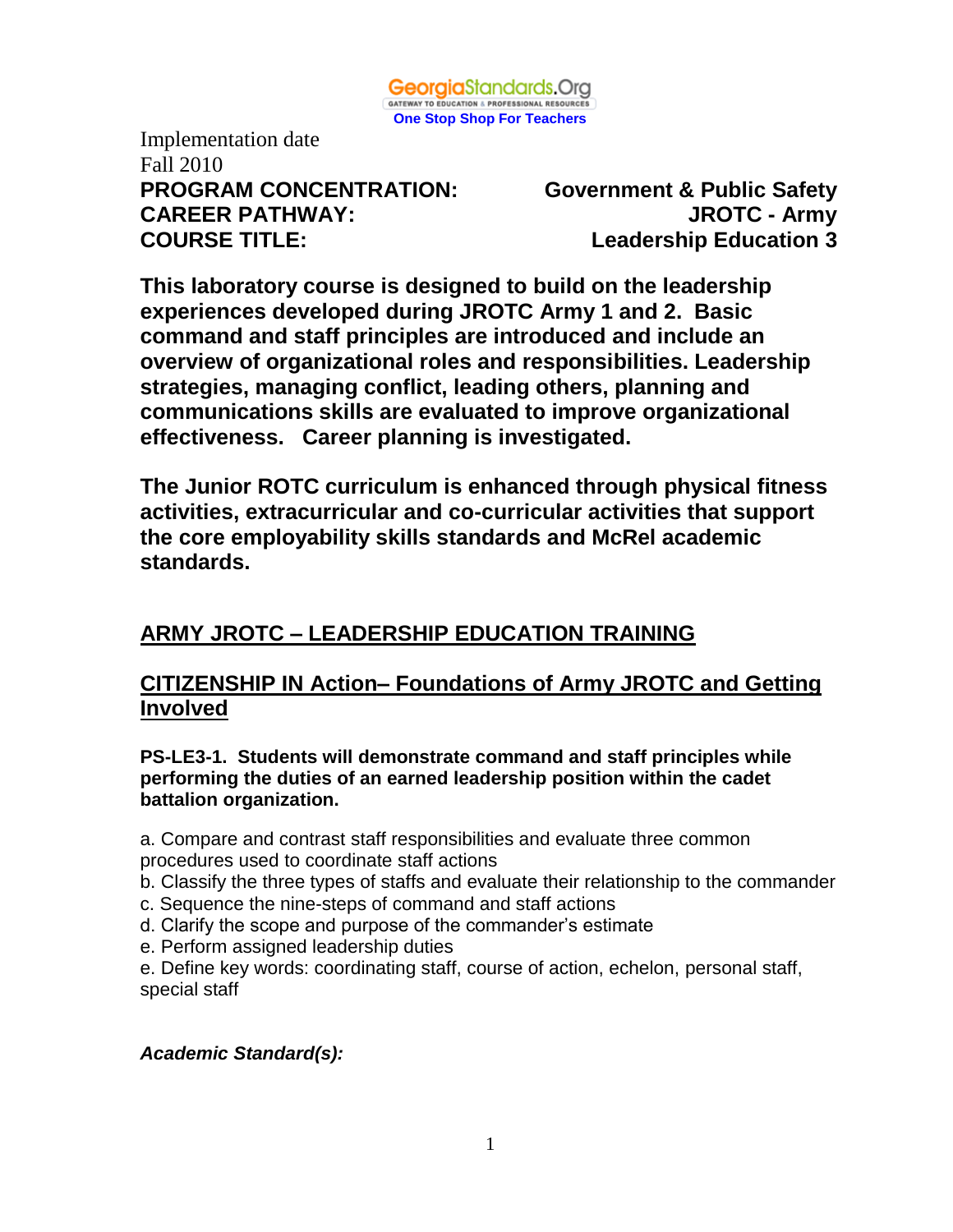

#### Implementation date Fall 2010 **SSEF2 The student will give examples of how rational decision making entails comparing the marginal benefits and the marginal costs of an action.**

b. Explain that rational decisions occur when the marginal benefits of an action equal or exceed the marginal costs.

#### **MC4P3. Students will communicate mathematically.**

a. Organize and consolidate their mathematical thinking through communication. b. Communicate their mathematical thinking coherently and clearly to peers, teachers, and others.

c. Analyze and evaluate the mathematical thinking and strategies of others.

d. Use the language of mathematics to express mathematical ideas precisely

## .**MM3P5. Students will represent mathematics in multiple ways.**

a. Create and use representations to organize, record, and communicate mathematical ideas.

b. Select, apply, and translate among mathematical representations to solve problems.

c. Use representations to model and interpret physical, social, and mathematical phenomena

## **MLIII.CU1 The students understand and discuss perspectives, practices, and products of the cultures studied and how they are interrelated. The students:**

a. Participate in real or simulated cultural events.

b. Discuss patterns of behavior typically associated with culture(s).

**ELA11LSV2 The student formulates reasoned judgments about written and oral communication in various media genres. The student delivers focused, coherent, and polished presentations that convey a clear and distinct perspective, demonstrate solid reasoning, and combine traditional rhetorical strategies of narration, exposition, persuasion, and description.**

c. Analyzes effective speeches made for a variety of purposes and prepares and delivers a speech containing these same features.

## **SSSocC3 Students will analyze social structure and interaction within society.**

d. Analyze the components, varieties, and functions of group dynamics; include such factors as group size, leadership and authority, and such processes as bystander effect and groupthink.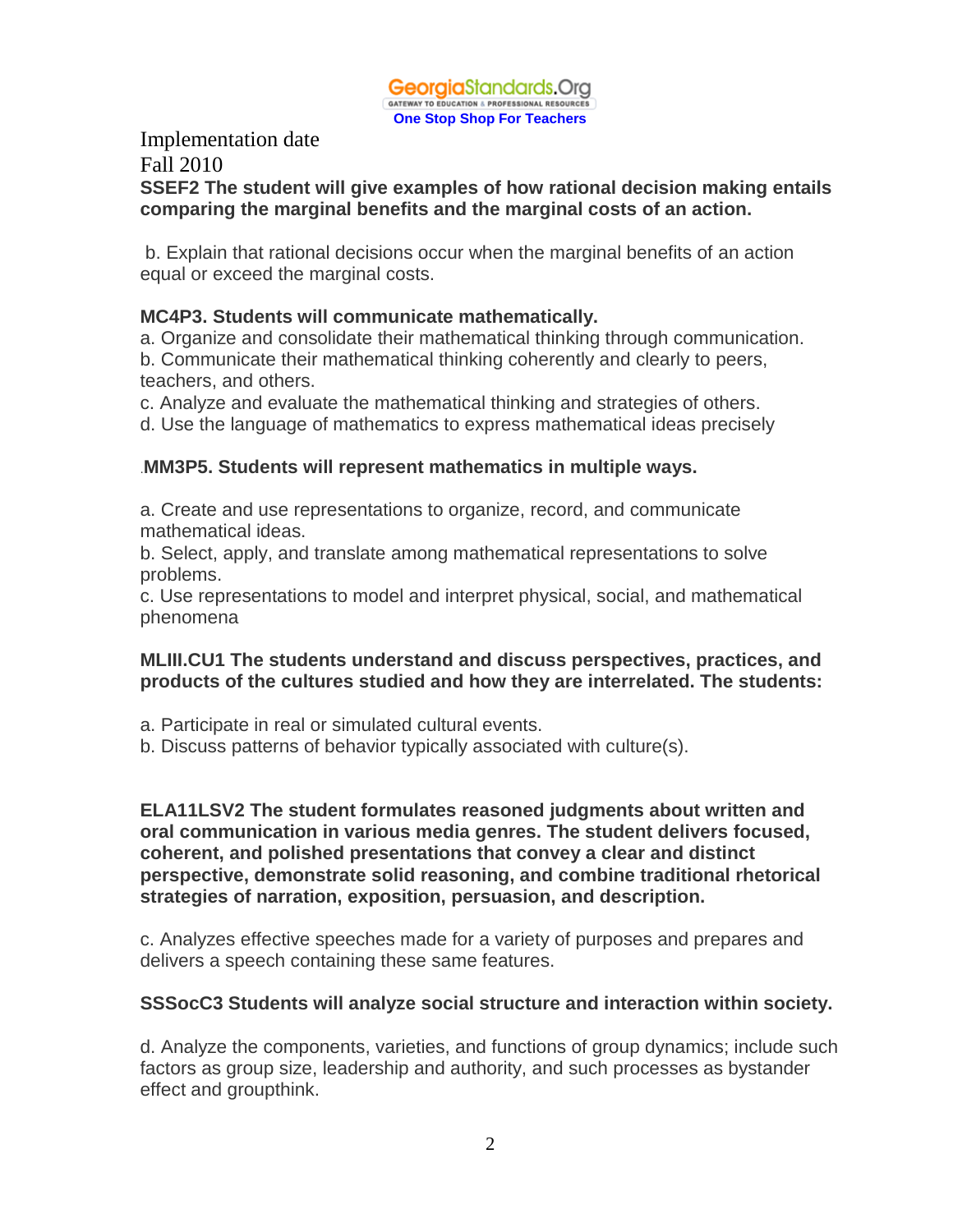

e. Analyze the strengths and weaknesses of formal organizations and bureaucracies.

# **LEADERSHIP THEORY AND APPLICATION: Leadership Strategies**

## **PS-LE3- 2 Students will employ strategies for neutralizing the impact of personal prejudices and stereotypes on relationships with others**

a. Analyze how people display prejudice toward others

b. Identify reasons for discrimination and stereotyping

c. Induce ways a leader can guide diverse groups to work together as a team

d. Create a personal plan of action to counteract prejudices, stereotypes and misconceptions about others

e. Define key words: culture, discrimination, ethnic, impartial, inclusionary, minority, stereotype, synergy

## *Academic Standard(s):*

**SSWG2 The student will explain the cultural aspects of geography** d. Explain the how the development of customs and traditions help to define a culture and a people.

**MLVIII.CU1 The students understand, describe, and discuss perspectives, practices, and products of the culture(s) studied and how they are interrelated on topics related to philosophy, social issues, regionalisms, and traditions. The students:**

b. Recognize target culture influences on the products and practices of the target culture(s).

c. Recognize the target culture's influences on the products and practices of culture(s).

## **SSPSP1 The student will analyze the impact of the social environment on behaviors and attitudes**

a. Explain phenomena that result from the influence of the social environment on the individual and vice versa; include obedience, social facilitation, social loafing

## **PS-LE3- 3 Students will formulate a developmental counseling plan**

- a. Summarize performance indicators used to assess leadership skills
- b. Assess the qualities and skills of an effective counselor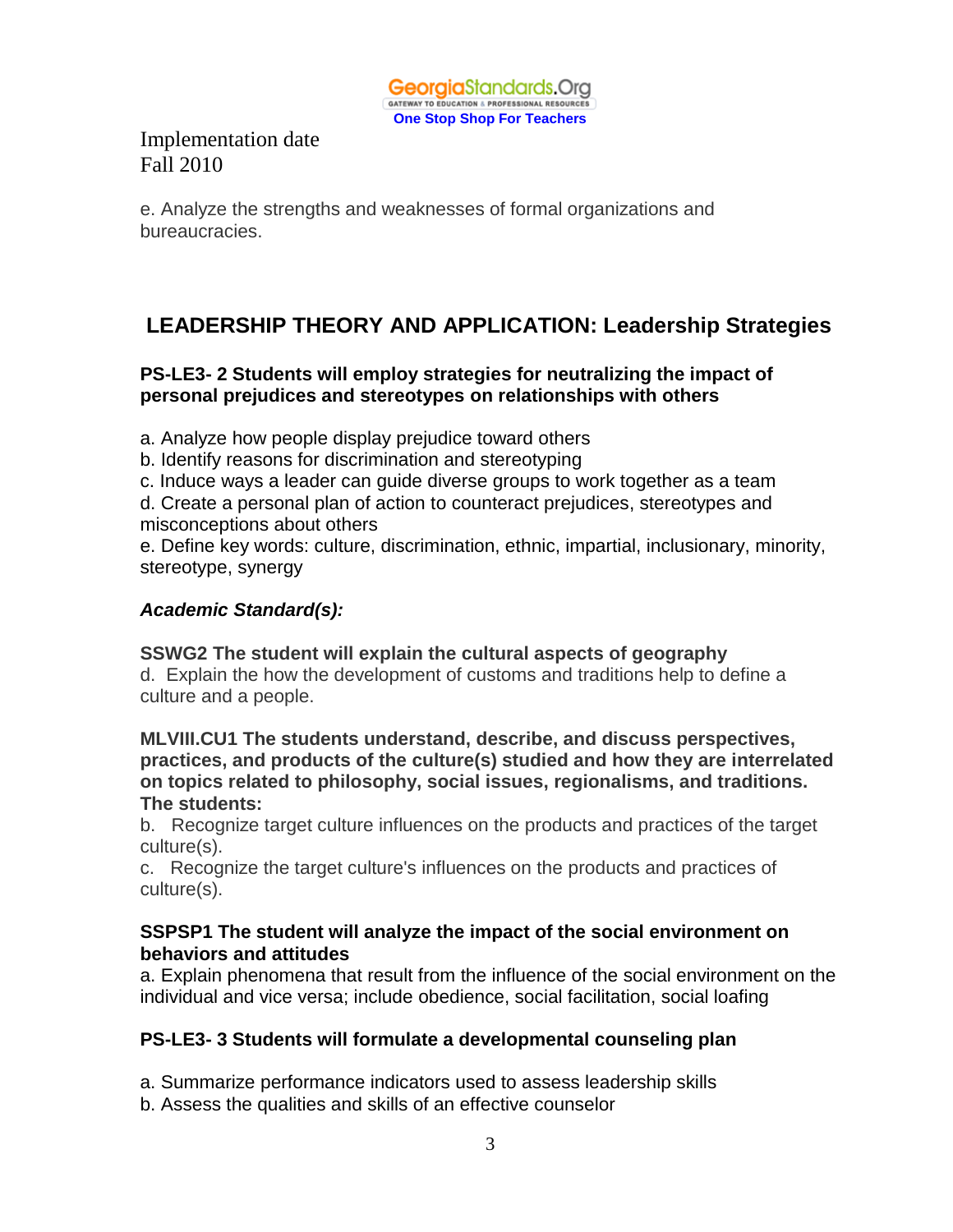

c. Research effective assessment and counseling strategies

d. Demonstrate effective counseling skills in a variety of leadership situations

e. Define key words: communication, counseling, development, evaluation, flexibility, purpose, support

## *Academic Standard(s):*

## **SSEF2 The student will give examples of how rational decision making entails comparing the marginal benefits and the marginal costs of an action.**

b. Explain that rational decisions occur when the marginal benefits of an action equal or exceed the marginal costs.

## **PS-LE3- 4 Students will negotiate a win/win solution for a given situation**

- a. Evaluate how trust and betrayal affects relationships
- b. Compare and contrast the effects of competition and collaboration in relationships
- c. Analyze the effects of win-lose, win-win, and lose-lose strategies in negotiations
- d. Summarize the strategies used during the negotiation process
- e. Define key words: negotiation, principled negotiation

## *Academic Standard(s):*

## **SSEF2 The student will give examples of how rational decision making entails comparing the marginal benefits and the marginal costs of an action.**

b. Explain that rational decisions occur when the marginal benefits of an action equal or exceed the marginal costs.

#### **. SCSh3 Students will identify and investigate problems scientifically.**

- a. Suggest reasonable hypotheses for identified problems.
- b. Develop procedures for solving scientific problems.
- c. Collect, organize and record appropriate data.
- d. Graphically compare and analyze data points and/or summary statistics.
- e. Develop reasonable conclusions based on data collected.

f. Evaluate whether conclusions are reasonable by reviewing the process and checking against other available information.

## **SSSocSC1 Students will explain the process of socialization**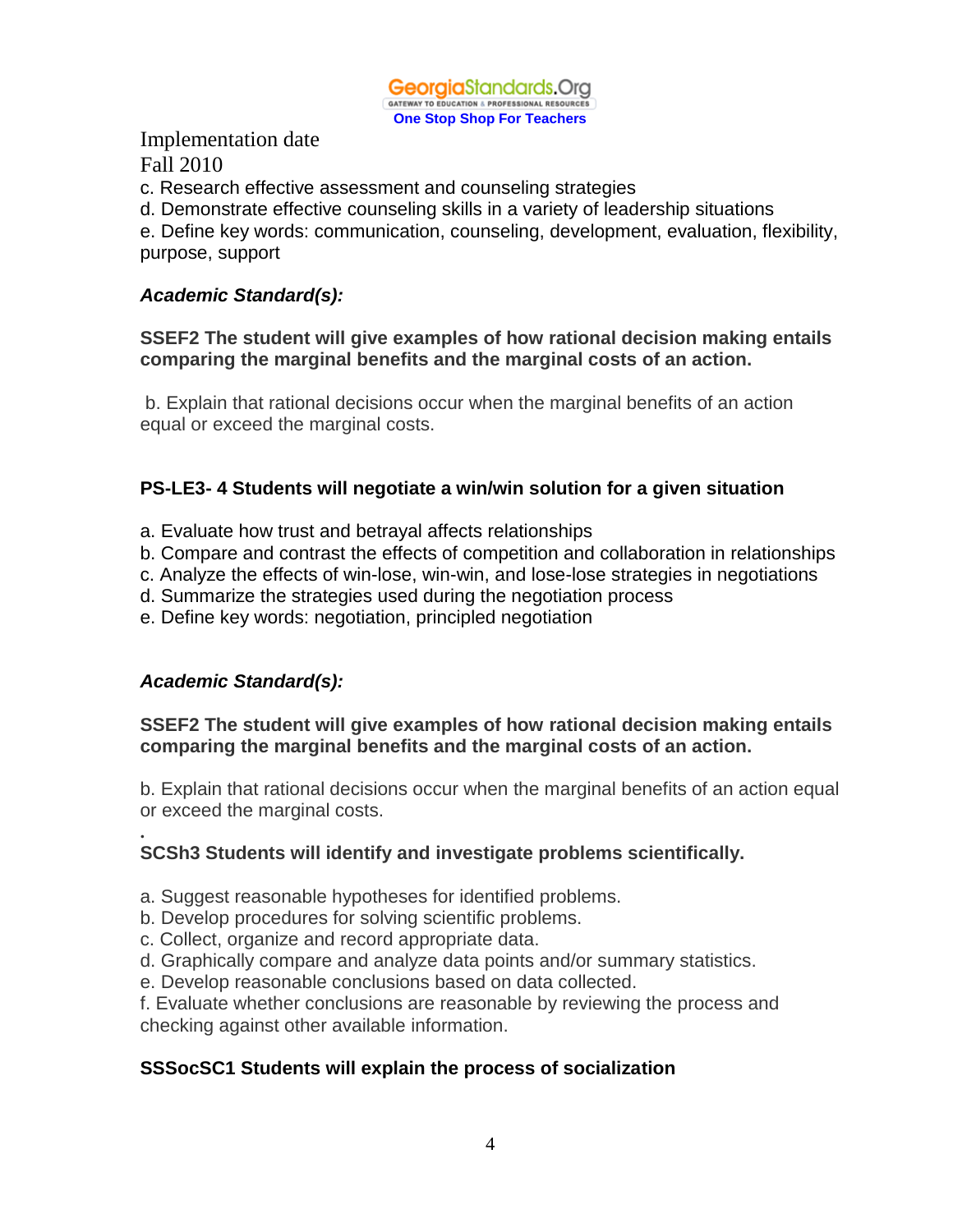

Implementation date Fall 2010 a. Identify and describes the roles and responsibilities of an individual in society.

#### **PS-LE3- 5 Students will solve a problem using the seven-step problem-solving process**

- a. Sequence the seven-step problem-solving process
- b. Summarize the decision-making process
- c. Evaluate behaviors that contribute to or block efforts to solve a group problem
- d. Identify the problem solving and decision making process in a given case study

e. Define key words: cohesive, contingencies, improving, influencing, intuitions, nonjudgments, objectively, operating

## *Academic Standard(s):*

**ELA11LSV2 The student formulates reasoned judgments about written and oral communication in various media genres. The student delivers focused, coherent, and polished presentations that convey a clear and distinct perspective, demonstrate solid reasoning, and combine traditional rhetorical strategies of narration, exposition, persuasion, and description.**

c. Analyzes effective speeches made for a variety of purposes and prepares and delivers a speech containing these same features.

## **SSSocC3 Students will analyze social structure and interaction within society**

e. Analyze the strengths and weaknesses of formal organizations and bureaucracies

#### **SCSh4 Students will use tools and instruments for observing, measuring, and manipulating scientific equipment and materials.**

a. Develop and use systematic procedures for recording and organizing information. b. Use technology to produce tables and graphs.

# **LEADERSHIP THEORY AND APPLICATION: LEADING OTHERS**

## **PS-LE3- 6 Students will execute platoon drills**

a. Determine the correct response to the commands when forming and marching a platoon element

b. Compare and contrast platoon level drill with squad level drill

c. Demonstrate proficiency in drill commands while performing in a platoon formation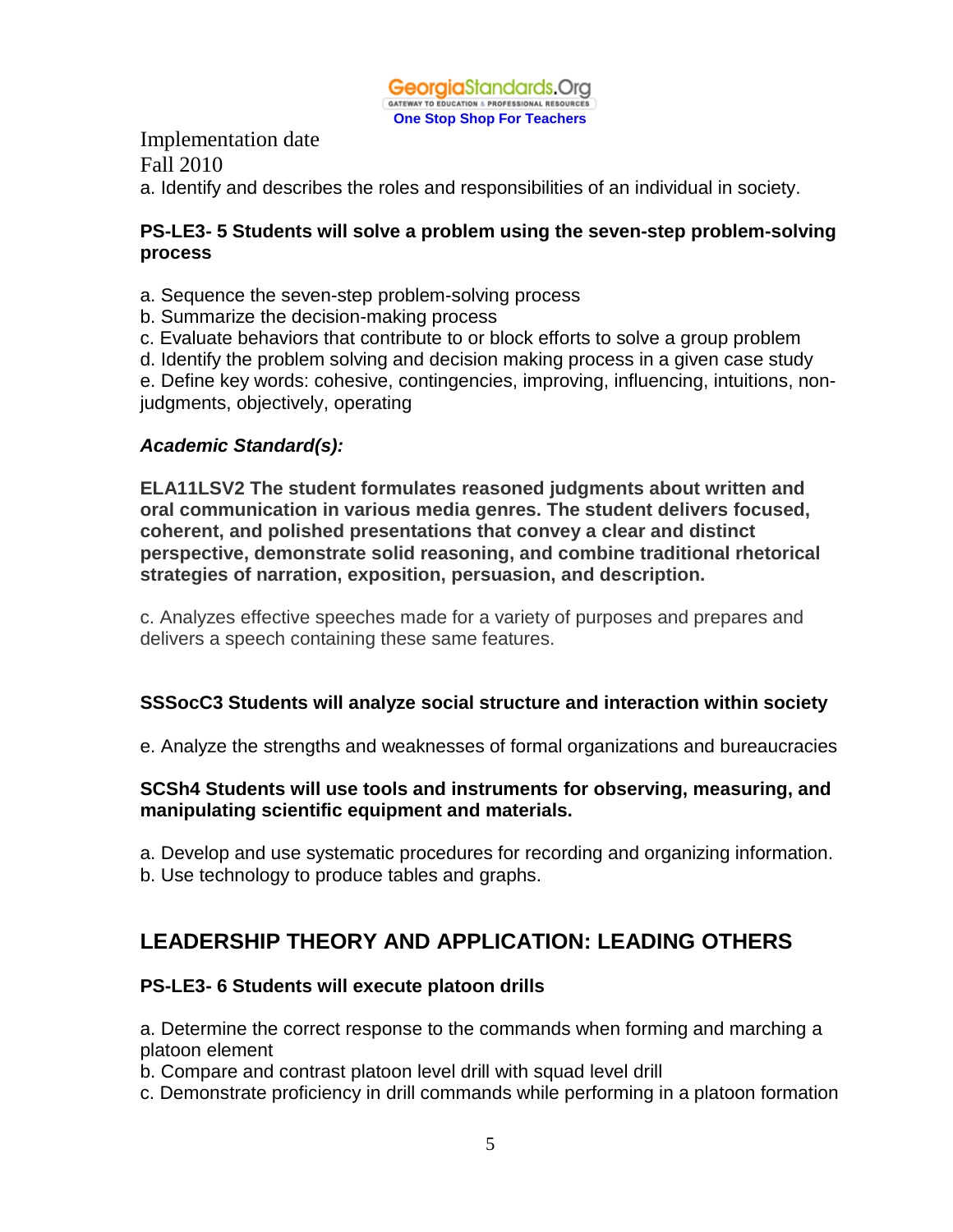

Implementation date Fall 2010 d. Evaluate drill performance and provide constructive feedback d. Define key words: cover, flank, formations, interval, line, pivot

#### *Academic Standard(s):*

**SAP2 Students will analyze the interdependence of the integumentary, skeletal, and muscular systems as these relate to the protection, support and movement of the human body.**

#### **PS-LE3- 7 Students will perform the duties of a team leader, squad leader, platoon sergeant, or platoon leader**

a. Classify the duties and responsibilities of the different leadership positions within a platoon

b. Evaluate the four steps leaders should use when assuming a new leadership position

c. Identify a leadership position and summarize individual qualifications to serve

d. Define key words: implement, observe, plan

## *Academic Standard(s):*

#### **SSSocC3 Students will analyze social structure and interaction within society**

Analyze the components, varieties and functions of group dynamics; include such factors as group size, leadership and authority, and such processes as bystander effect and groupthink

**ELA11LSV2 The student formulates reasoned judgments about written and oral communication in various media genres. The student delivers focused, coherent, and polished presentations that convey a clear and distinct perspective, demonstrate solid reasoning, and combine traditional rhetorical strategies of narration, exposition, persuasion, and description.**

c. Analyzes effective speeches made for a variety of purposes and prepares and delivers a speech containing these same features.

## **Foundations for Success: Presenting Skills**

## **PS-LE3- 8 Students will organize writing for a specific purpose**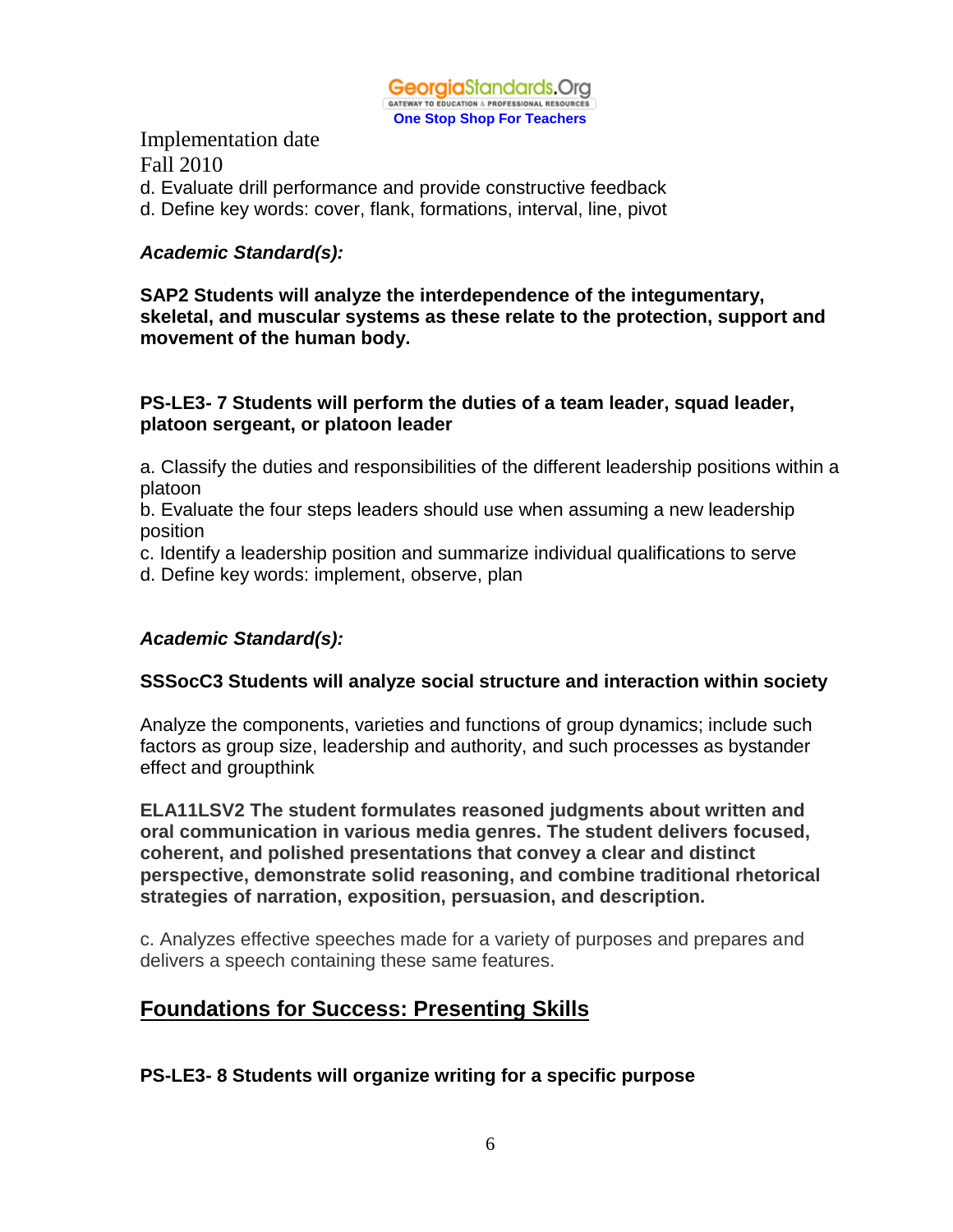

- a. Identify situations where writing is an appropriate form of communication
- b. Evaluate various writing techniques
- c. Determine how to use writing to express your needs
- d. Explain how to effectively organize writing assignments

#### *Academic Standard(s):*

**ELA9LSV2 The student formulates reasoned judgments about written and oral communication in various media genres. The student delivers focused, coherent, and polished presentations that convey a clear and distinct perspective, demonstrate solid reasoning, and combine traditional rhetorical strategies of narration, exposition, persuasion, and description.**

Critical Component: When responding to written and oral texts and media (e.g., television, radio, film productions, and electronic media), the student:

a. Assesses the ways language and delivery affect the mood and tone of the oral communication and impact the audience.

b. Analyzes the types of arguments used by the speaker, including argument by authority, emotion, and logic.

c. Formulates judgments about ideas under discussion and supports those judgments with convincing evidence.

e. Creates an appropriate scoring guide to prepare, improve, and assess presentations.

f. Develops and applies criteria for assessing the effectiveness of the presentation, style, and content of films and other forms of electronic communication.

h. Identifies differences between the voice, tone, and diction used in media presentations (e.g., documentary films, news broadcasts, taped interviews) and informal speech.

#### **PS-LE3- 9 Students will write a speech for a specific purpose**

a. Identify ways to create interesting speech introductions

b. Compare and contrast different types of speeches and occasions for which speeches are used

c. Describe how to organize effective speeches

d. Define key words: articulate, commemorative, demographic, descriptive, dramatic statement, eye contact, impromptu, logical, modulation, operational, persuasive, tone, statement, vocal qualities, volume

#### *Academic Standard(s):*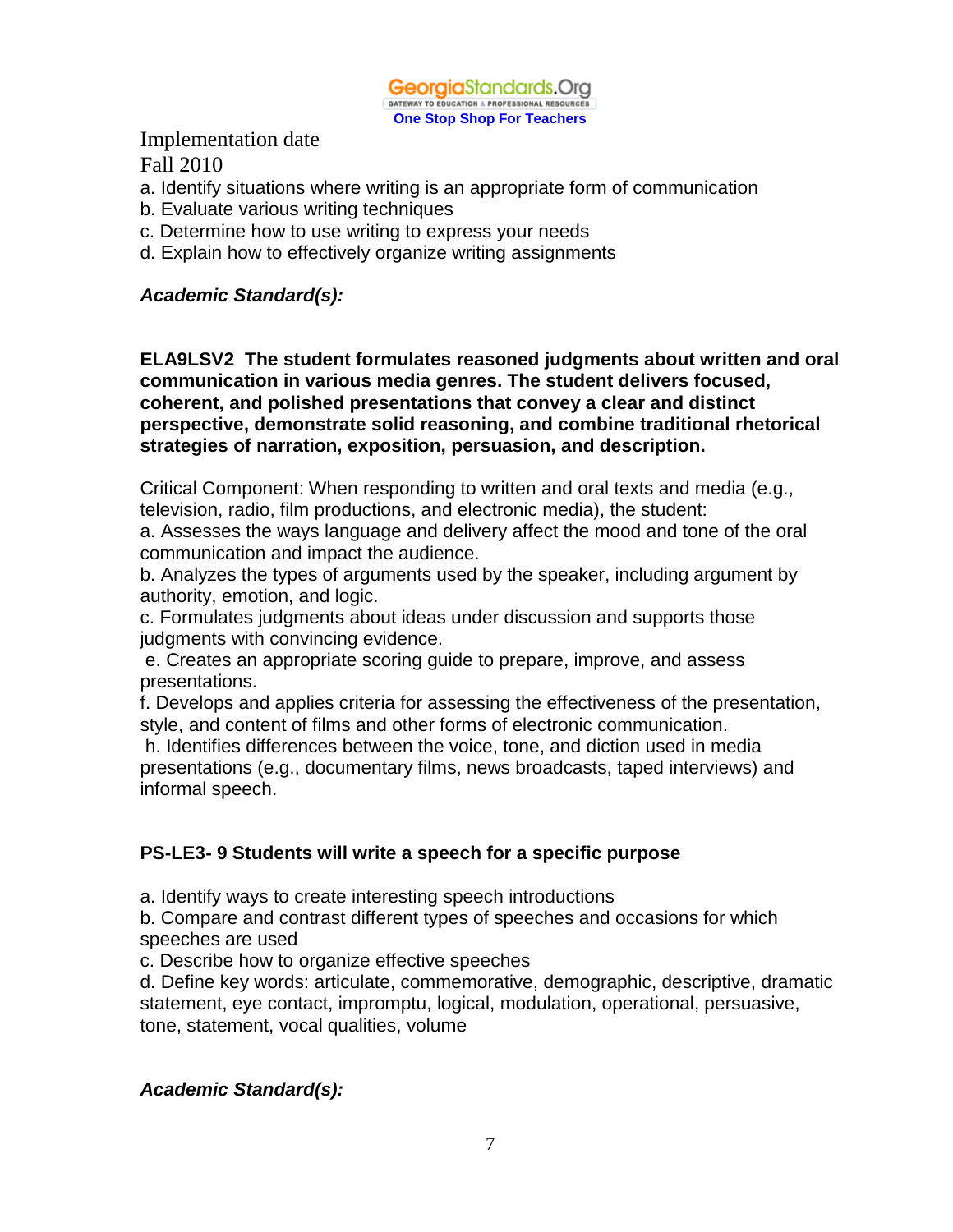

#### **ELA10W1 The student produces writing that establishes an appropriate organizational structure, sets a context and engages the reader, maintains a coherent focus throughout, and signals closure. The student**

a. Establishes a clear, distinctive, and coherent thesis or perspective and maintains a consistent tone and focus throughout.

b. Selects a focus, structure, and point of view relevant to the purpose, genre expectations, audience, length, and format requirements.

c. Constructs arguable topic sentences, when applicable, to guide unified paragraphs.

d. Uses precise language, action verbs, sensory details, appropriate modifiers, and active rather than passive voice.

e. Writes texts of a length appropriate to address the topic or tell the story.

f. Uses traditional structures for conveying information (e.g., chronological order, cause and effect, similarity and difference, and posing and answering a question). g. Supports statements and claims with anecdotes, descriptions, facts and statistics,

and specific examples.

#### **PS-LE3-10 Students will present a speech for a specific purpose**

a. Identify ways to improve speaking skills

- b. Develop a plan a plan to improve speaking ability by avoiding common mistakes
- c. Develop coping strategies for stressful speaking situations
- d. Utilize visual aids to support the speech
- d. Define key words: constructive criticism, coping strategy

#### *Academic Standard(s):*

#### **ELA11W1 The student produces writing that establishes an appropriate organizational structure, sets a context and engages the reader, maintains a coherent focus throughout, and signals a satisfying closure. The student**

a. Establishes a clear, distinctive, and coherent thesis or perspective and maintains a consistent tone and focus throughout.

b. Selects a focus, structure, and point of view relevant to the purpose, genre expectations, audience, length, and format requirements.

c. Constructs arguable topic sentences, when applicable, to guide unified paragraphs.

d. Uses precise language, action verbs, sensory details, appropriate modifiers, and active rather than passive voice.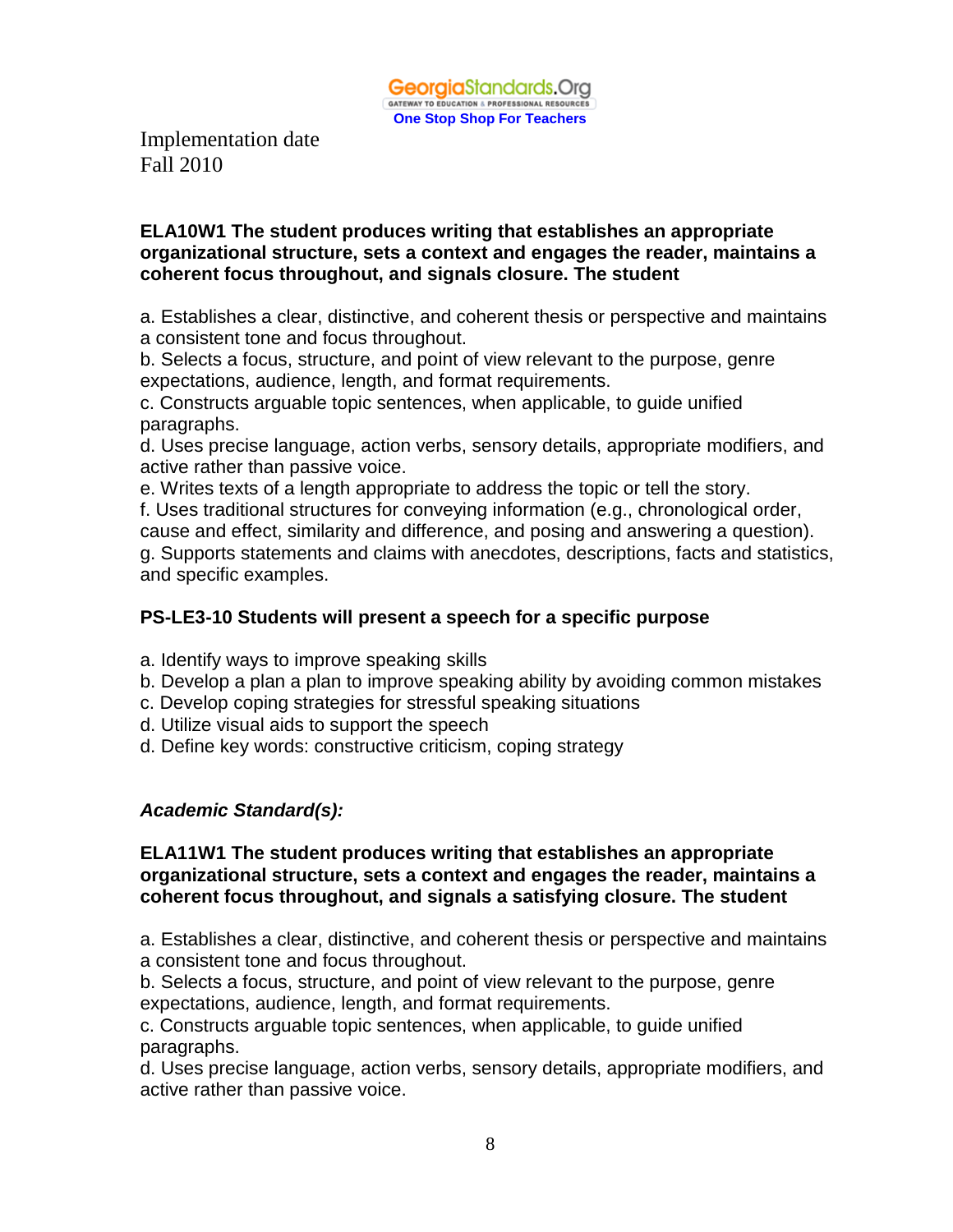

e.Writes texts of a length appropriate to address the topic or tell the story. f. Uses traditional structures for conveying information (e.g., chronological order, cause and effect, similarity and difference, and posing and answering a question). g. Supports statements and claims with anecdotes, descriptions, facts and statistics, and specific examples.

# **Foundations for Success: MANAGING CONFLICT**

## **PS-LE3-11 Students will apply anger management strategies**

- a. Determine the common causes and effects of anger in interpersonal relationships
- b. Select strategies for controlling anger
- c. Research the role of empathy in reducing anger
- d. Create an indivdualized anger management plan
- e. Define key words: aggression, anger management, assertion, change orientation, deference, empathy

## *Academic Standard(s):*

#### **SSPBF3 The student will discuss the components of stress**

a. Categorize and explain the different physiological and psychological reactions to stress

b. Identify strategies to deal with stress that promote health; include coping strategies and behavioral modification

#### **ELA9LSV2 The student formulates reasoned judgments about written and oral communication in various media genres. The student delivers focused, coherent, and polished presentations that convey a clear and distinct perspective, demonstrate solid reasoning, and combine traditional rhetorical strategies of narration, exposition, persuasion, and description.**

b. Analyzes the types of arguments used by the speaker, including argument by authority, emotion, and logic.

## **PS-LE3- 12 Students will develop strategies for resolving conflict in a diverse, multi-cultural setting**

a. Assess how age, race, ethnicity, gender, and other aspects of diversity impact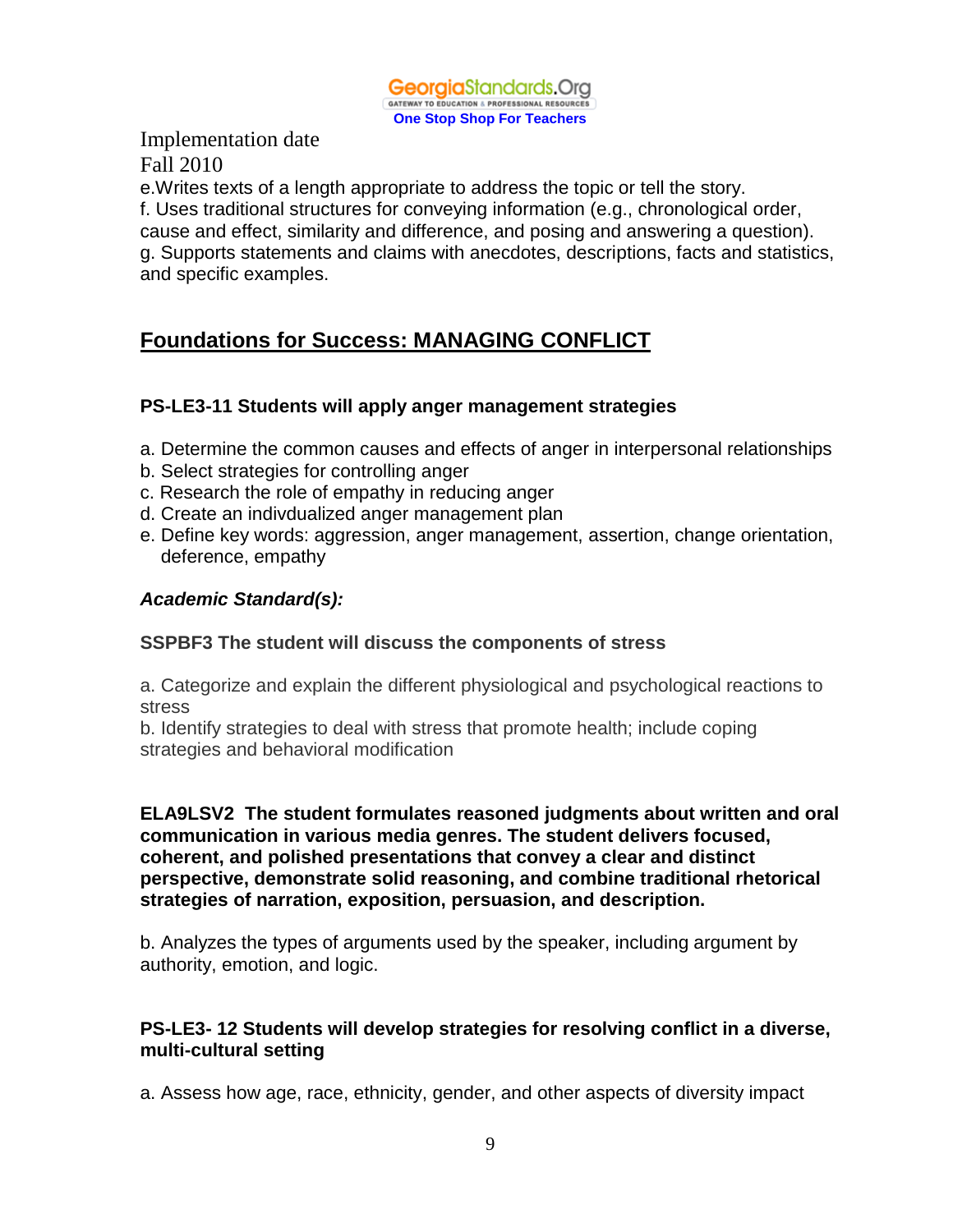

perceptions of self and others

b. Compare and contrast two or more points of view and the reasons behind them

- c. Clarify particular points of disagreement and agreement
- d. Formulate appropriate intervention guidelines

e. Analyze techniques for reducing conflict within a diverse population

f. Define key words: stereotype, prejudice, discrimination, scapegoating, bigotry, racism, anti-Semitism

## *Academic Standard(s):*

## **SSSocIC1 Students will analyze forms of social inequality**

Analyze the sources and effects of stratification on the basis of social class; race and ethnicity; gender; age; and emotional, mental, and physical disabilities

## **SSWG2 The student will explain the cultural aspects of geography**

d. Explain the how the development of customs and traditions help to define a culture and a people

## **PS-LE3- 13 Students will apply mediation techniques to resolve conflict**

- a. Differentiate between arbitration and mediation
- b. Determine the role of a mediator and the qualities required to fulfill that role
- c. Create ground rules for the mediation process
- d. Facilitate the steps in the mediation process
- e. Adapt active listening skills to the mediation process
- f. Mediate a situation requiring conflict resolution

g. Define key words: arbitration, empathy, mediation, anger management, violence prevention

#### *Academic Standard(s):*

**SSCG7 The student will describe how thoughtful and effective participation in civic life is characterized by obeying the law, paying taxes, serving on a jury, participating in the political process, performing public service, registering for military duty, being informed about current issues, and respecting differing opinions**

**SSSocC3 Students will analyze social structure and interaction within society**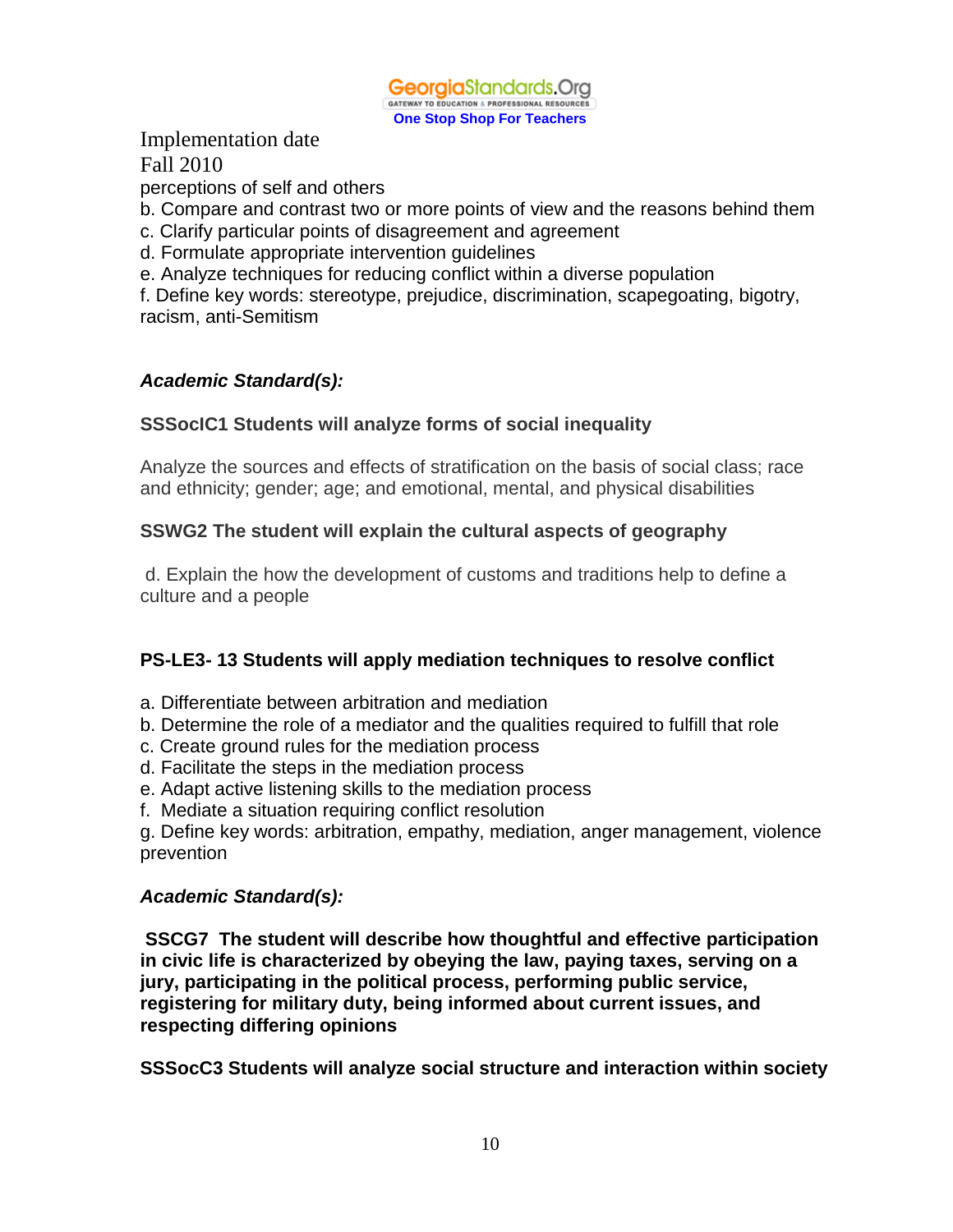

Analyze the components, varieties, and functions of group dynamics; include such factors as group size, leadership and authority, and such processes as bystander effect and group think

## **PS-LE3- 14 Students will apply strategies to prevent violence**

- a. Differentiate between violent and non-violent responses to anger
- b. Compare and contrast violence prevention techniques
- c. Evaluate strategies for preventing violence
- d. Create an individualized Violence Prevention Action Plan
- e. Define key words: violence, prevention, decision-point

## *Academic Standard(s):*

**SSCG7 The student will describe how thoughtful and effective participation in civic life is characterized by obeying the law, paying taxes, serving on a jury, participating in the political process, performing public service, registering for military duty, being informed about current issues, and respecting differing opinions**

**SAP3 Students will assess the integration and coordination of body functions and their dependence on the endocrine and nervous systems to regulate physiological activities.** 

c. Describe how the body perceives internal and external stimuli and responds to maintain a stable internal environment, as it relates to biofeedback.

## **SSPSP1 The student will analyze the impact of the social environment on behaviors and attitudes**

Explain phenomena that result from the influence of the social environment on the individual and vice versa; include obedience, social facilitation, social loafing, bystander apathy, conformity, group think, group polarization, and deindividualization

## **Foundations for Success: Making a Difference with Service Learning.**

## **PS-LE3- 15 Students will prepare a service learning project.**

a. Identify the steps needed to conduct a service learning project .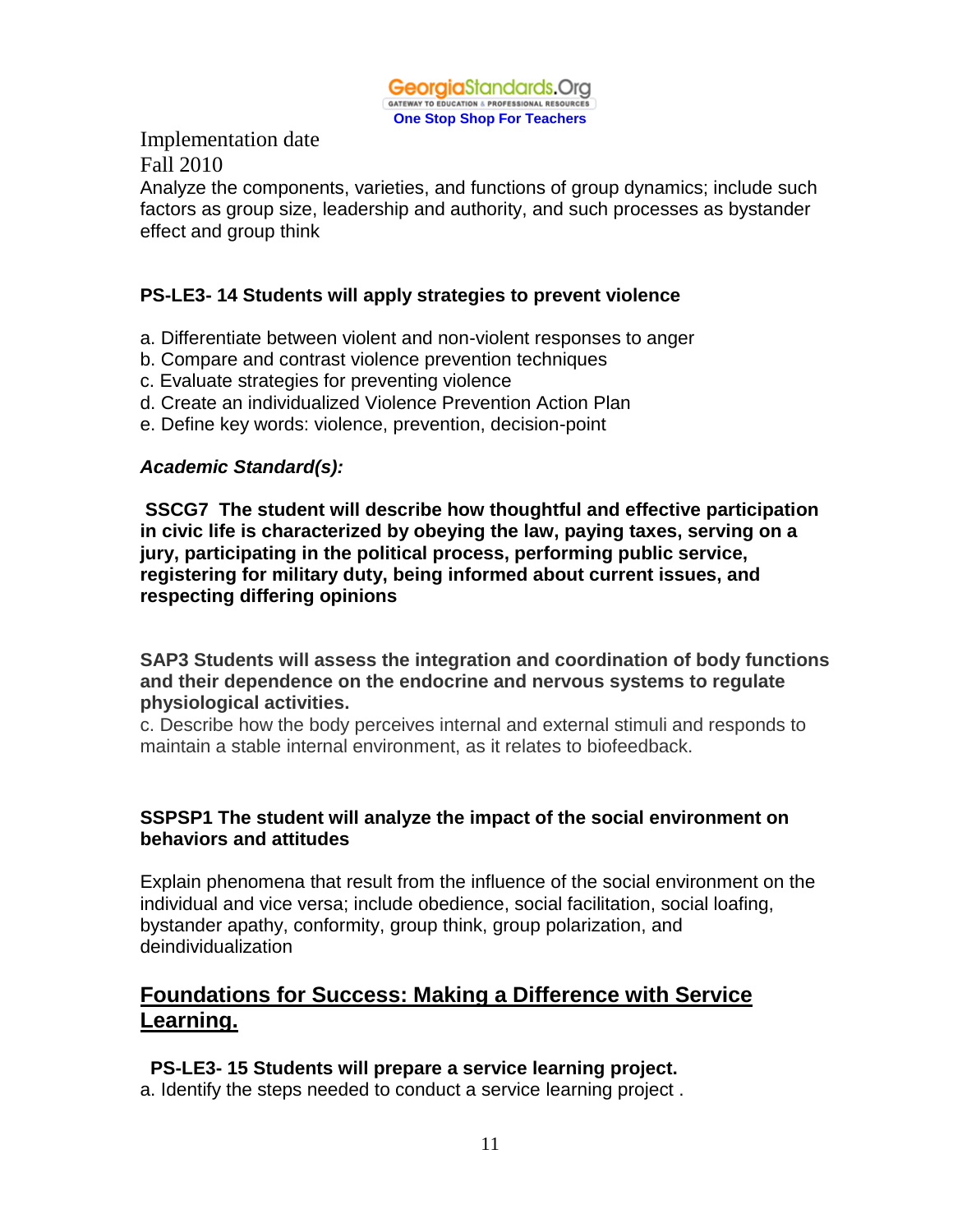

- b. Identify the essential components of a service learning project.
- c. Assess the role of teamwork in completing a service learning project.
- d. Develop a service learning plan.
- e. Define key words

#### **PS-LE3-16 Students will evaluate the effectiveness of a service learning project .**

a. Relate the projected goal of a service learning project to the project results.

- b. Assess the role of structured reflection in extending learning.
- c. Evaluate a service learning experience using the four quadrant model.

d. Define key words: Advocacy Service, After Action Review, Analysis, Direct

Service, Indirect Service, Indirect Service, Integration, Observation, Placement, Project.

## *Academic Standard(s):*

**SSCG7 The student will describe how thoughtful and effective participation in civic life is characterized by obeying the law, paying taxes, serving on a jury, participating in the political process, performing public service, registering for military duty, being informed about current issues, and respecting differing opinions**

**SCSh4 Students will use tools and instruments for observing, measuring, and manipulating scientific equipment and materials.**

a. Develop and use systematic procedures for recording and organizing information.

b. Use technology to produce tables and graphs.

c. Use technology to develop, test, and revise experimental or mathematical models.

## **MM1P5. Students will represent mathematics in multiple ways.**

c. Use representations to model and interpret physical, social, and mathematical phenomena.

# **Foundations for Success: Career Planning**

## **PS-LE3-17 Students will investigate a career**

- a. Evaluate personal strengths and interests and link them to possible career paths
- b. Research jobs/careers of interest
- c. Explore the difference between a job and a career.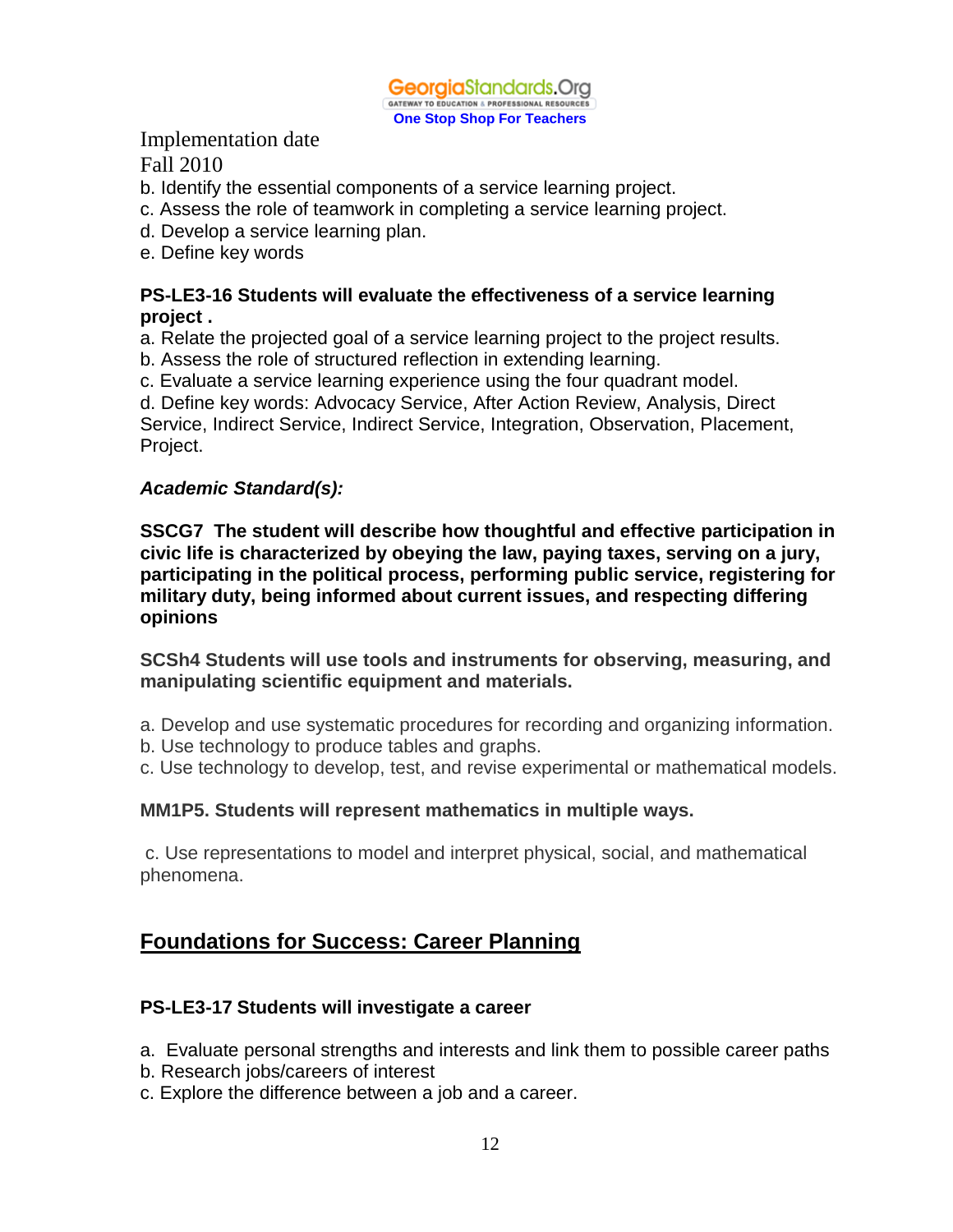

- d. Determine qualifications and education/training necessary for desired career.
- e. Discuss the effects of education and training on a career
- f. Identify the steps in developing a career exploration strategy
- g. Analyze future job trends

h. Define key words: advancement, attitude, career, employee, entrepreneur, internship, job, job posting, mentor, occupation, profession, promotion, telecommuting, virtual worker, vocation

#### *Academic Standard(s):*

#### **SCSh4 Students will use tools and instruments for observing, measuring, and manipulating scientific equipment and materials.**

a. Develop and use systematic procedures for recording and organizing information. b. Use technology to produce tables and graphs.

#### **MM1P5. Students will represent mathematics in multiple ways.**

c. Use representations to model and interpret physical, social, and mathematical phenomena.

#### **PS-LE3- 18 Students will create a personalized career portfolio**

- a. Explain the importance of developing and maintaining a career portfolio
- b. Identify components to include in a career portfolio
- c. Determine what best represents personal achievements and goals
- d. Evaluate documents to include in a career portfolio

e. Define key words: employment application, interview, networking, portfolio, resume, success

#### *Academic Standard(s):*

#### **ELA11W1 The student produces writing that establishes an appropriate organizational structure, sets a context and engages the reader, maintains a coherent focus throughout, and signals a satisfying closure. The student**

b. Selects a focus, structure, and point of view relevant to the purpose, genre expectations, audience, length, and format requirements.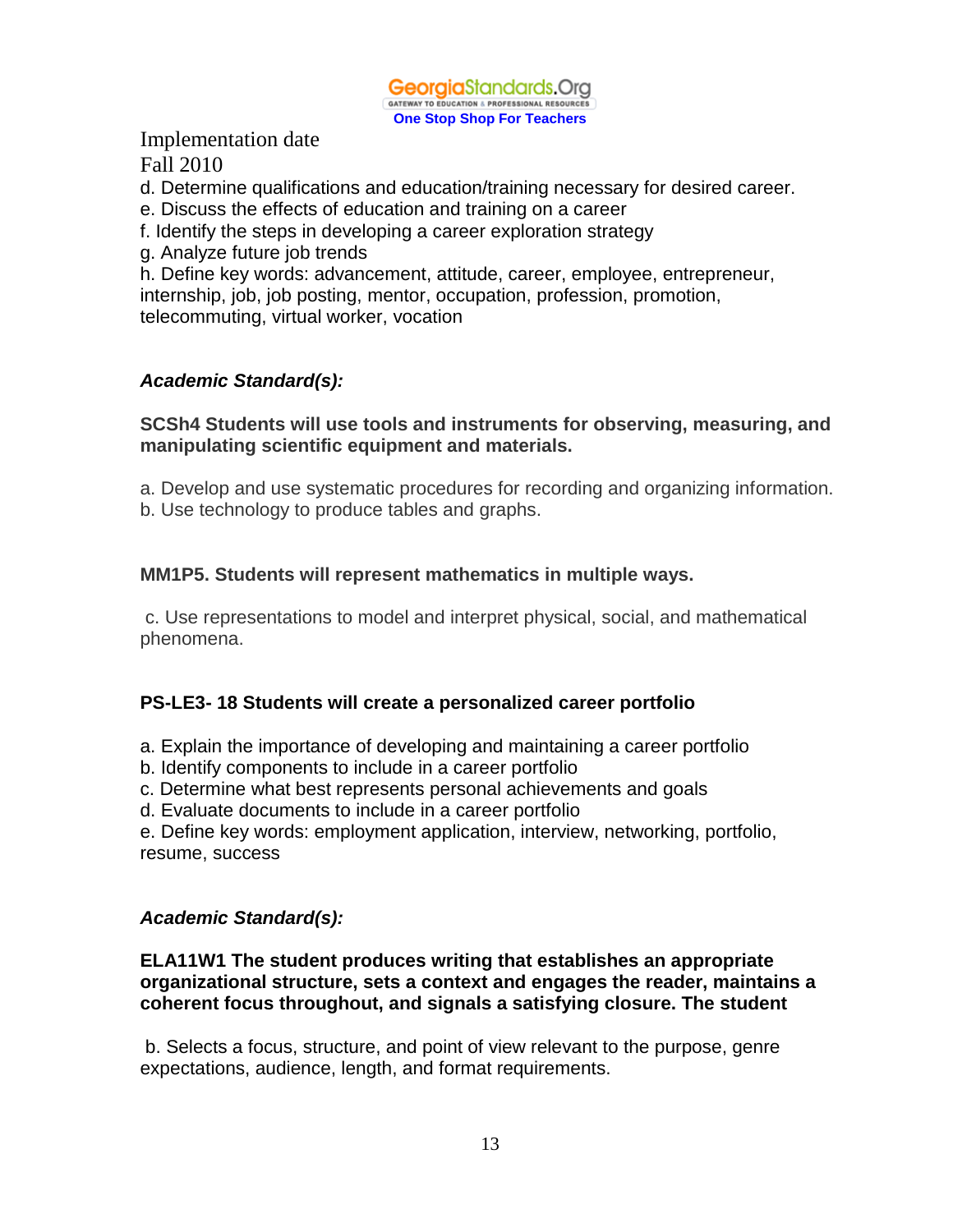

Implementation date Fall 2010 e.Writes texts of a length appropriate to address the topic or tell the story.

## **PS-LE3- 19 Students will relate the military to individual career goals**

a. Determine the difference between three career paths available in the U.S. Armed Forces

- b. Classify four ways to become a commissioned officer
- c. Research basic enlistment qualifications and process to enter the military
- d. Assess benefits provided to enlisted members of the military
- e. Summarize the purpose of the Selective Service
- f. Define key words: active duty, commissary, counterparts, enlistment, exchange, prerequisite, recruiter, reserves

#### *Academic Standard(s):*

#### **MM3P4. Students will make connections among mathematical ideas and to other disciplines.**

a. Recognize and use connections among mathematical ideas.

b. Understand how mathematical ideas interconnect and build on one another to produce a coherent whole.

c. Recognize and apply mathematics in contexts outside of mathematics.

#### **PS-LE3- 20 Students will create a College Preparation Action Plan**

- a. Research different types of colleges
- b. Sequence the admissions process
- c. Explore ways to finance college
- d. Identify educational institutions and majors that fit personal needs

e. Define key words: academic, admissions, aptitude tests, college, distance education, financial aid, grants, registration, scholarships, tuition, university

#### *Academic Standard(s):*

#### **MM3P4. Students will make connections among mathematical ideas and to other disciplines.**

a. Recognize and use connections among mathematical ideas.

b. Understand how mathematical ideas interconnect and build on one another to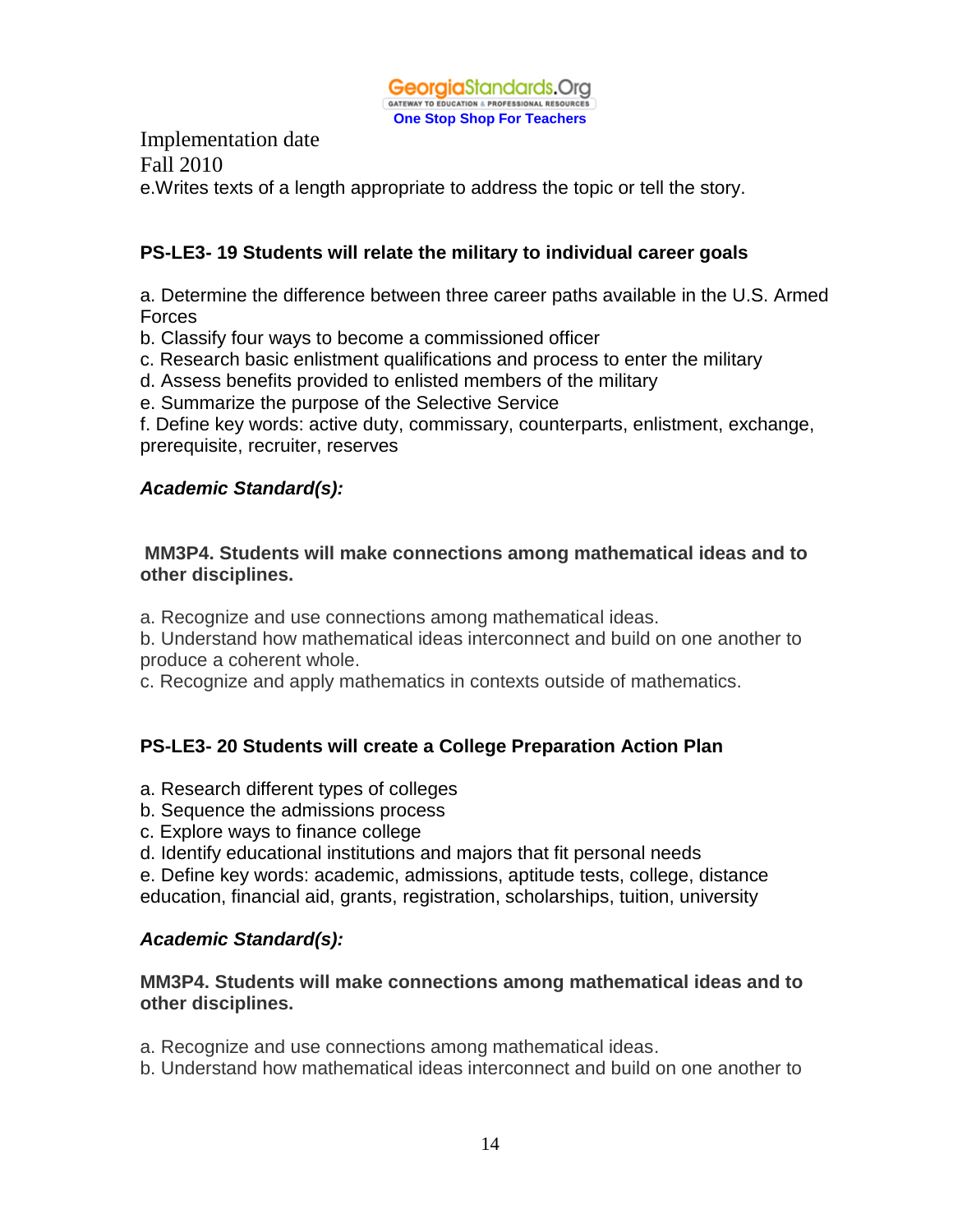

Implementation date Fall 2010 produce a coherent whole. c. Recognize and apply mathematics in contexts outside of mathematics.

# **Foundations for Success: Planning Skills and Social Responsibility**

#### **PS-LE3- 21 Students will apply effective decision-making process to personal situations**

- a. Relate how decision-making impacts life
- b. Distinguish between decision-making and problem solving
- c. Distinguish among effective and ineffective decision-making strategies
- d. Identify the features and benefits of the decision-making processes
- e. Develop an individualized action plan
- f. Define key words: Criteria Filter, idleness, intuition, Routinization

## *Academic Standard(s):*

#### **SSSocSC1 Students will explain the process of socialization**

d. Evaluate the factors that socialize the individual: include family, peers, education, media, and religion

#### **MM3P4. Students will make connections among mathematical ideas and to other disciplines.**

a. Recognize and use connections among mathematical ideas.

b. Understand how mathematical ideas interconnect and build on one another to produce a coherent whole.

c. Recognize and apply mathematics in contexts outside of mathematics.

#### **PS-LE3- 22 Students will develop a personal goals action plan**

- a. Define goals
- b. Differentiate between short-, medium-, and long-term goals
- c. Analyze goals to determine what makes goals meaningful
- d. Identify the criteria for well-defined goals

e. Define key words: goals, goal-setting, long-term goal, mid-term goal, short-term goal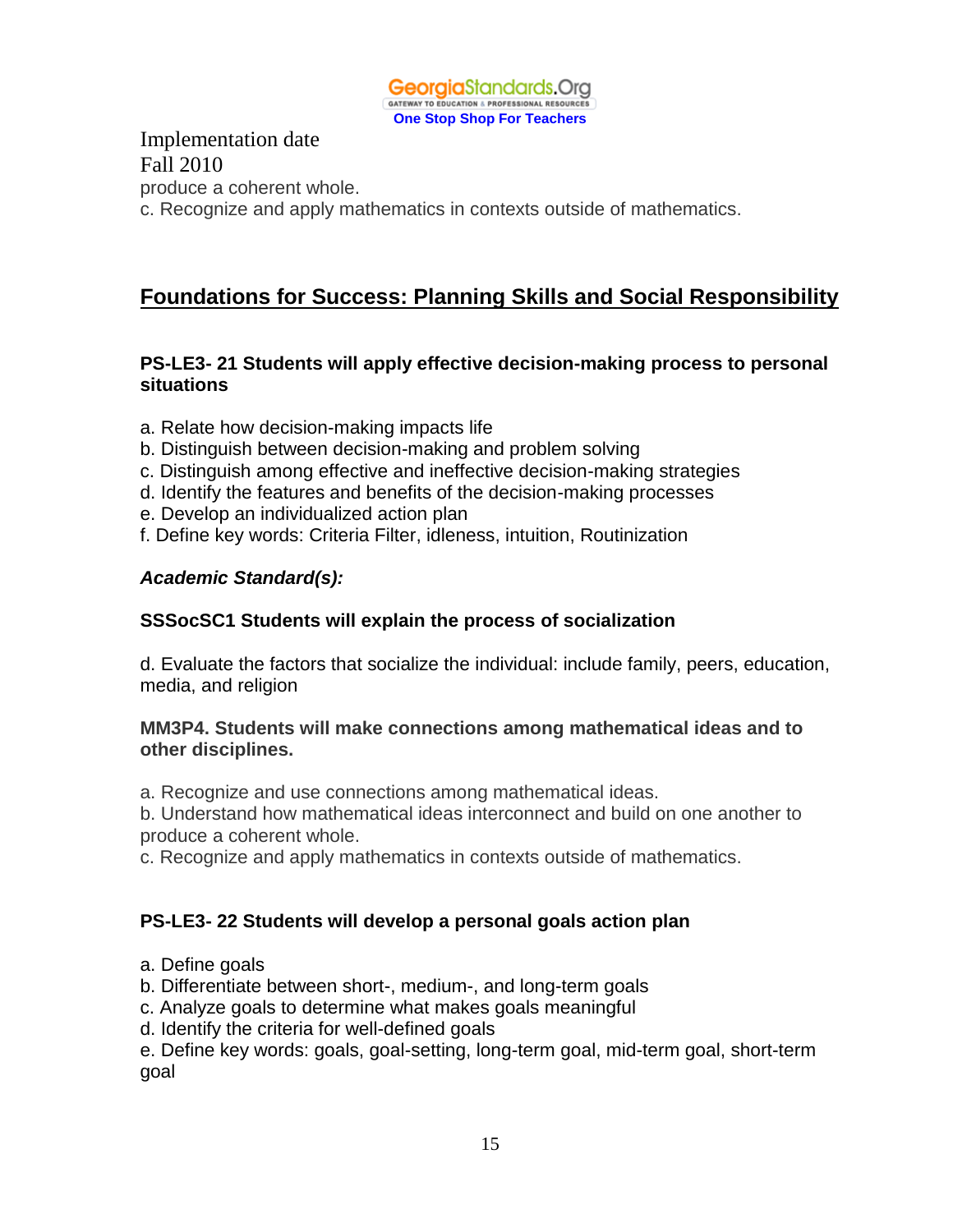

## *Academic Standard(s):*

## **SSEF2 The student will give examples of how rational decision making entails comparing the marginal benefits and the marginal costs of an action.**

b. Explain that rational decisions occur when the marginal benefits of an action

## **PS-LE3-23 Students will develop a personal time management plan**

- a. Distinguish between time efficiencies and wasters
- b. Relate time management to personal goals
- c. Develop daily, weekly and quarterly time management plans
- d. Define key words: agenda, procrastination, time management, time wasters

#### *Academic Standard(s):*

#### **SSEF2 The student will give examples of how rational decision making entails comparing the marginal benefits and the marginal costs of an action.**

b. Explain that rational decisions occur when the marginal benefits of an action

#### **PS-LE3- 24 Students will apply the rules of etiquette in social situations**

- a. Prepare invitations and thank-you notes
- b. Exhibit appropriate etiquette when making introductions
- c. Demonstrate proper dining etiquette

d. Define key words: comradeship, curtly, dining in, dining out, etiquette, martial, monopolize, palate, place cards, protocol, receiving line, repast, sorbet, stag, stilted, tines

#### *Academic Standard(s):*

**MLIV.IP1 The students exchange a variety of oral and written information and ideas in the target language on topics related to contemporary events and issues, utilizing cultural references where appropriate. The students:**

- a. Express needs and desires.
- b. Share emotions and preferences.
- c. Elicit and express opinions and information.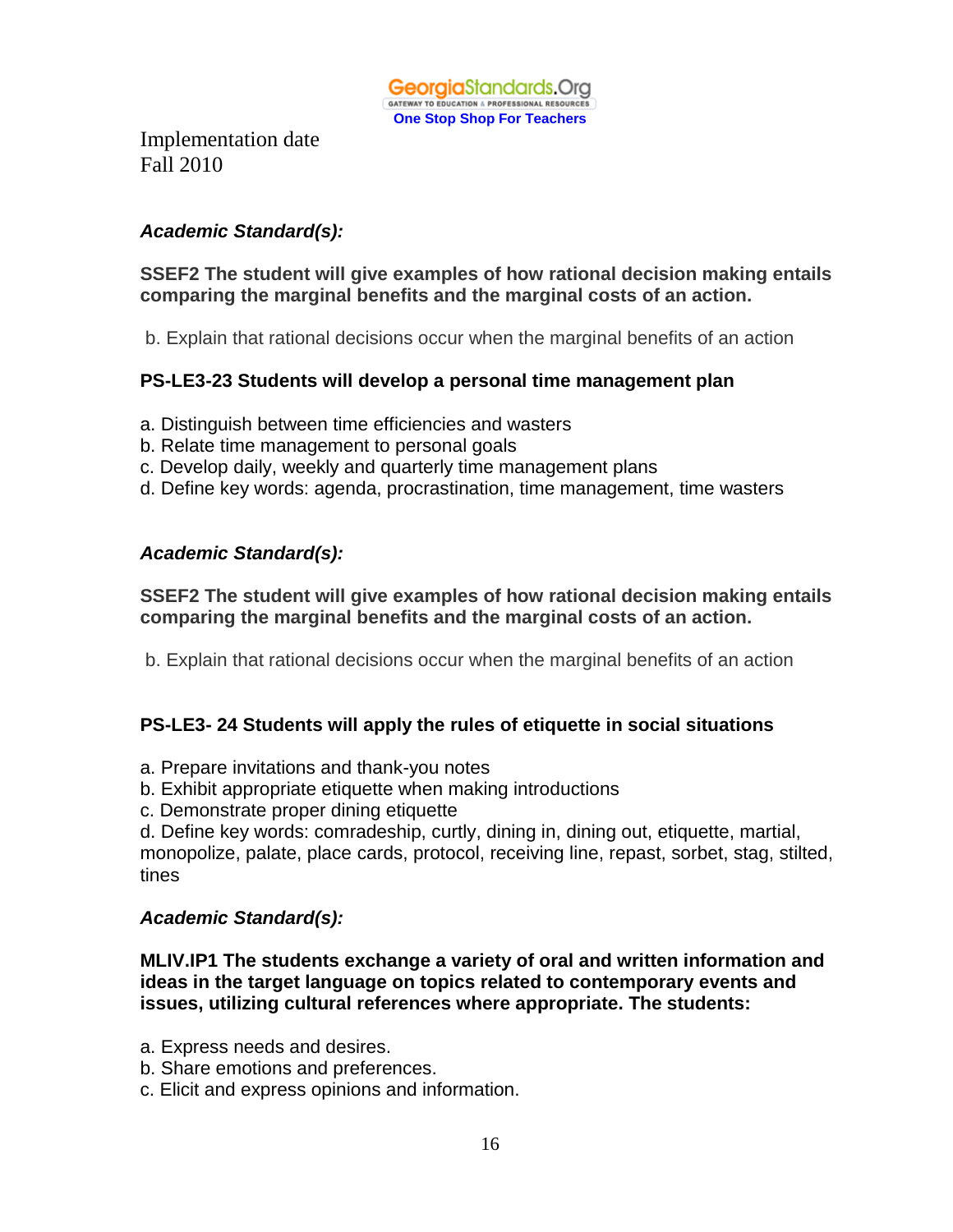

## **Foundations for Success: NEFE High School Financial Planning Program.**

#### **PS-LE3- 25 Students will create a personal financial plan.**

- a. Outline a plan to meet personal financial goals.
- b. Identify short-term, intermediate-term, and long –term financial goals.
- c. Analyze an individual Personal Spending Record.
- d. Assess currency and accuracy of goals.
- b. Create a plan to meet individual financial goals.
- f. Monitor and modify a personal financial plan.

## **PS-LE3- 26 Students will create a personal budget.**

- a. Itemize income and expenses.
- b. Evaluate personal and financial goals with spending habits.
- c. Prepare a budget utilizing spreadsheet software.

## **PS-LE3- 27. Students will create a personal saving and investing plan.**

- a. Chart a plan for future savings and investments.
- b. Forecast the potential growth of at least three income and growth investments.
- c. Align savings and investments plans with financial goals.
- d. Create a spreadsheet that displays the plan.

## *Academic Standard(s):*

## **SSEF2 The student will give examples of how rational decision making entails comparing the marginal benefits and the marginal costs of an action.**

b. Explain that rational decisions occur when the marginal benefits of an action equal or exceed the marginal costs.

#### **MC4P3. Students will communicate mathematically.**

a. Organize and consolidate their mathematical thinking through communication. b. Communicate their mathematical thinking coherently and clearly to peers, teachers, and others.

#### .**MM3P5. Students will represent mathematics in multiple ways.**

a. Create and use representations to organize, record, and communicate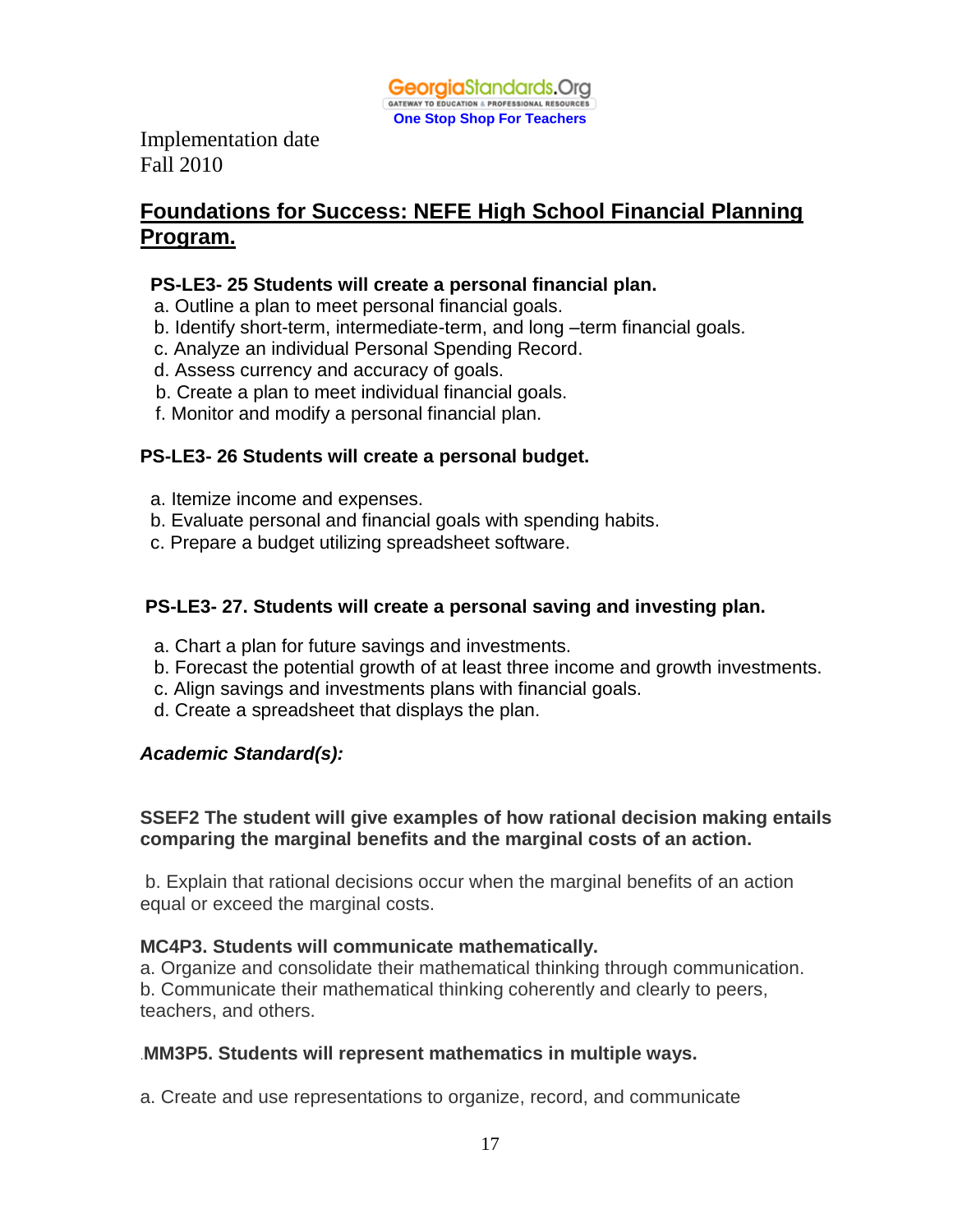

mathematical ideas.

b. Select, apply, and translate among mathematical representations to solve problems.

c. Use representations to model and interpret physical, social, and mathematical phenomena

## **CITIZENSHIP IN AMERICAN HISTORY AND GOVERNMENT- Critical Thinking in Citizenship**

**PS-LE3-28 Students will investigate how leadership choices and decisions can lead to good and/or bad consequences**

- a. Assess how the 11 principles of leadership apply to decision making
- b. Apply the decision-making process to leadership decisions
- c. Define key words: After Action Review, contingency

## *Academic Standard(s):*

**SSEF2 The student will give examples of how rational decision making entails comparing the marginal benefits and the marginal costs of an action.**

b. Explain that rational decisions occur when the marginal benefits of an action equal or exceed the marginal costs.

#### **SSPBC2 The student will analyze key concepts associated with information processing.**

d. Explain the phenomena involved in problem solving and decision making; include heuristics, algorithms, biases, expectancies, and mental set.

#### **PS-LE3-29 Students will illustrate how ethical choices and decisions can lead to good and/or bad consequences**

- a. Differentiate between ethical and unethical behavior
- b. Examine ethics codes
- c. Explore how circumstances impact an ethical dilemma
- d. Discuss the consequences of ethical and unethical decisions
- e. Define key word: ethical dilemma

#### *Academic Standard(s):*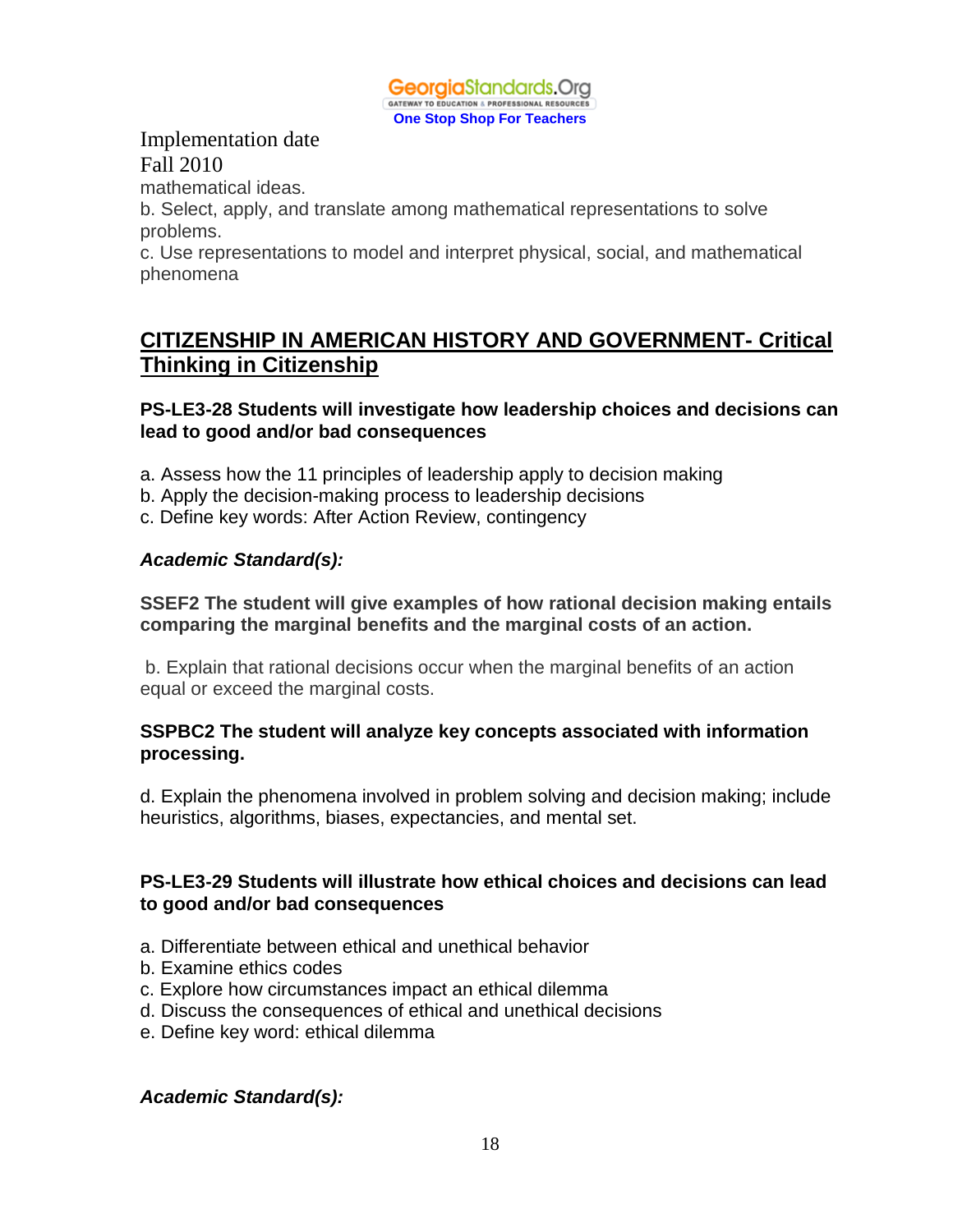

#### **SSEF2 The student will give examples of how rational decision making entails comparing the marginal benefits and the marginal costs of an action.**

b. Explain that rational decisions occur when the marginal benefits of an action equal or exceed the marginal costs.

## **SSPBC2 The student will analyze key concepts associated with information processing.**

d. Explain the phenomena involved in problem solving and decision making; include heuristics, algorithms, biases, expectancies, and mental set.

## **SSSocC3 Students will analyze social structure and interaction within society.**

d. Analyze the components, varieties, and functions of group dynamics; include such factors as group size, leadership and authority, and such processes as bystander effect and groupthink.

#### **PS-LE3-30 Students will predict how American choices and decisions can affect those in other countries differently from the way in which they affect Americans**

- a. Compare and contrast characteristics of developed and developing nations
- b. Summarize the main goals of American Foreign Policy
- c. Research ways that nations can cooperate to solve global problems

d. Examine ways that American political, military, economic, and humanitarian choices affect other nations

e. Define key words: aggression, deterrence, diplomacy, foreign policy, intelligence, nationalism, sanctions, standard of living, summit meeting, terrorism

## *Academic Standard(s):*

#### **MLIII.CU1 The students understand and discuss perspectives, practices, and products of the cultures studied and how they are interrelated. The students:**

- a. Participate in real or simulated cultural events.
- b. Discuss patterns of behavior typically associated with culture(s).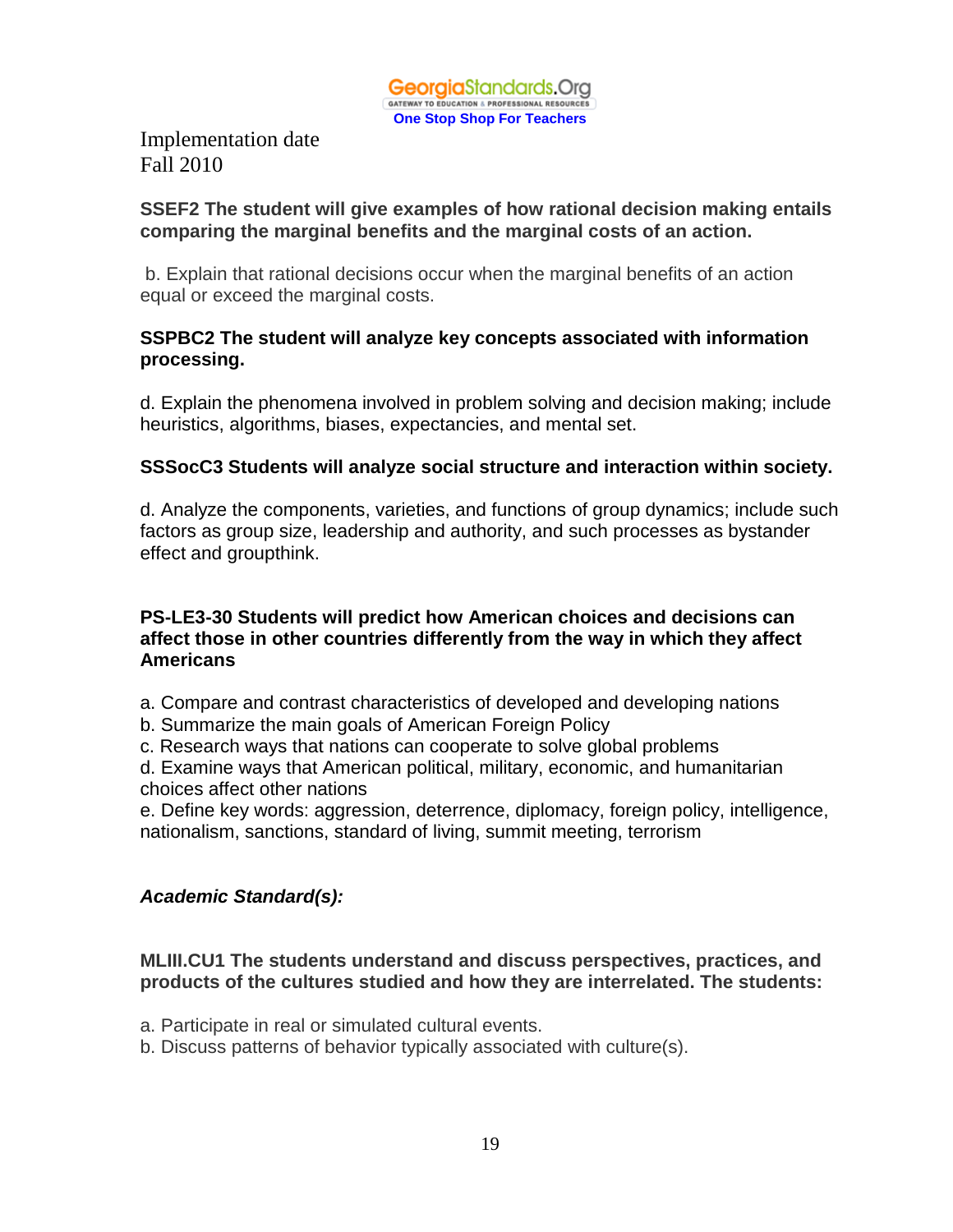

Implementation date Fall 2010 **SSCG20 The student will describe the tools used to carry out United States foreign policy (diplomacy, economic, military and, humanitarian aid, treaties, sanctions, and military intervention).**

#### **SSSocIC2 Students will analyze social change processes in a society.**

- b. Explain the impact of globalization on social change.
- c. Evaluate the impact of technology on social change.

## **PS-LE3- 31 Students will outline how major decisions (leadership, ethical, or global) have led to significant events in American history**

- a. Research ways leadership, ethical, global decisions have impacted history
- b. Relate how historic events have influenced leadership, ethical, and global decisions
- c. Investigate historic actions and decisions that have influenced citizens today
- d. Define key terms: chronological, timeline

## *Academic Standard(s):*

**SSCG20 The student will describe the tools used to carry out United States foreign policy (diplomacy, economic, military and, humanitarian aid, treaties, sanctions, and military intervention).**

## **SSSocIC2 Students will analyze social change processes in a society.**

b. Explain the impact of globalization on social change.

## **FOUNDATIONS for SUCCESS – CADET CHALLENGE**

#### **PS-LE3- 32. Students will develop a personal exercise program and learn to take responsibility for their actions and choices.**

a. Compare the Cadet Challenge to the Presidential Physical Fitness Award b. Participate in the Cadet Challenge fitness assessment and appropriate health related activities.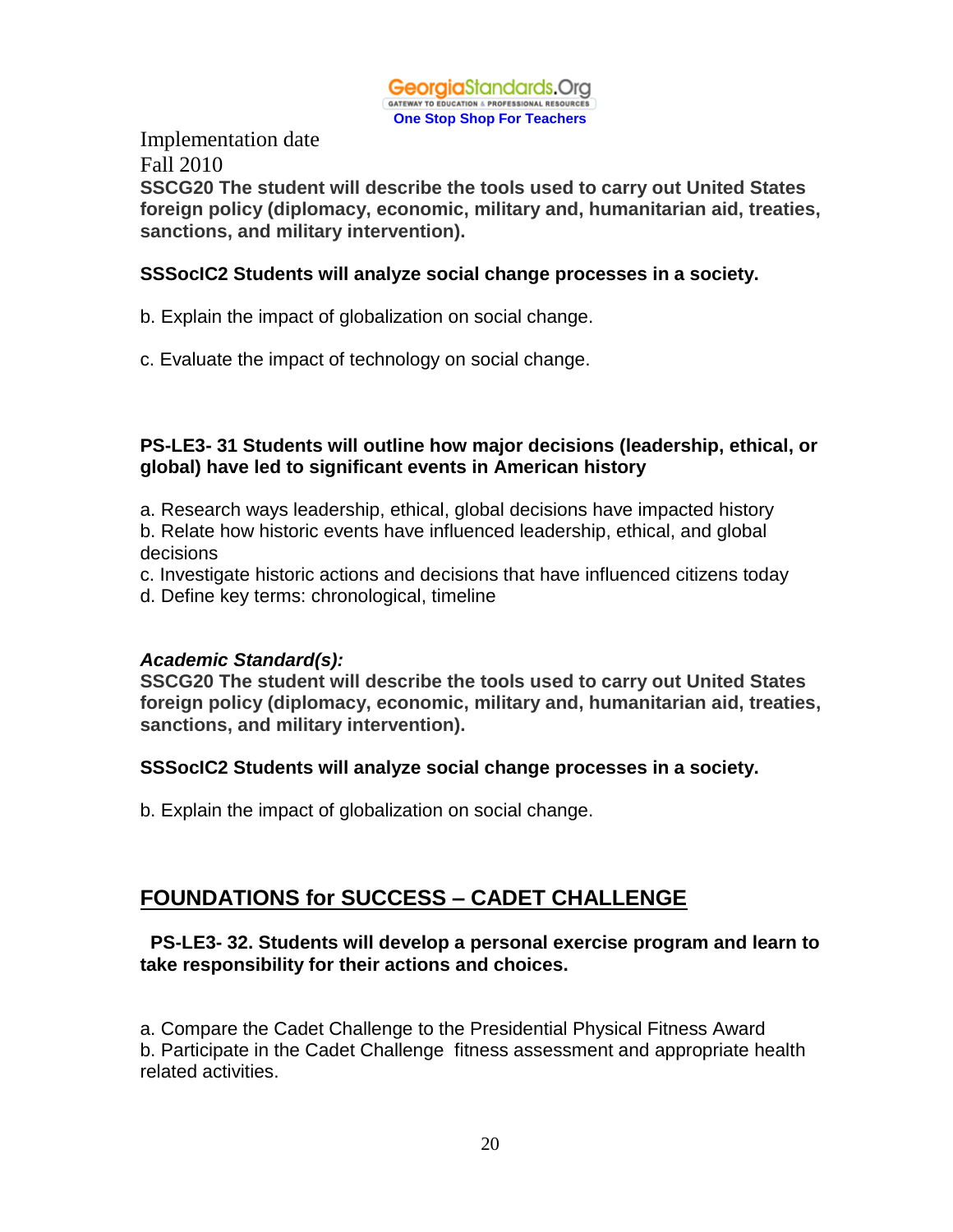

c. Use fitness assessment results to establish individual goals for all five health related fitness components.

d. Develop a personal fitness plan to attain individual goals.

e. Assess personal fitness outcomes following a period of training.

f. Create a personal fitness plan that promotes health related fitness, stress reduction and weight control in school and non school settings.

## *Academic Standard(s):*

#### **SAP2 Students will analyze the interdependence of the integumentary, skeletal, and muscular systems as these relate to the protection, support and movement of the human body.**

b. Explain how the skeletal structures provide support and protection for tissues, and function together with the muscular system to make movements possible.

#### **SCSh4 Students will use tools and instruments for observing, measuring, and manipulating scientific equipment and materials.**

a. Develop and use systematic procedures for recording and organizing information. b. Use technology to produce tables and graphs.

#### **SC6 Students will understand the effects motion of atoms and molecules in chemical and physical processes.**

b. Collect data and calculate the amount of heat given off or taken in by chemical or physical processes.

## **Reading Across the Curriculum**

## **Reading Standard Comment**

After the elementary years, students engage in reading for learning. This process sweeps across all disciplinary domains, extending even to the area of personal they experience text in all genres and modes of discourse. In the study of various disciplines of learning (language arts, mathematics, science, social studies), students must learn through reading the communities of discourse of each of those disciplines. Each subject has its own specific vocabulary, and for students to excel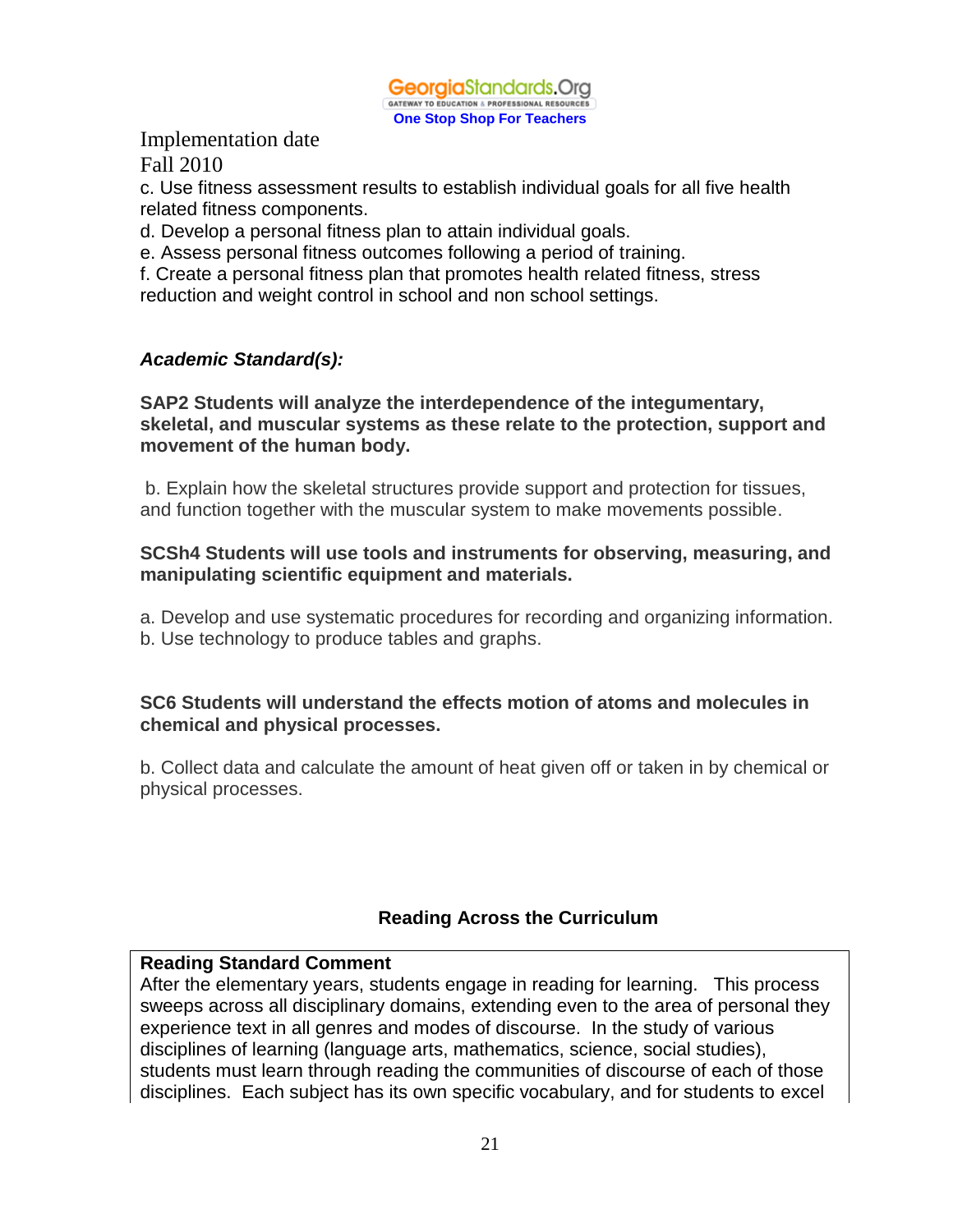

in all subjects, they must learn the specific vocabulary of those subject areas in context.

Beginning with the middle grades years, students begin to self-select reading materials based on personal interests established through classroom learning. Students become curious about science, mathematics, history, and literature as they form contexts for those subjects related to their personal and classroom experiences. As students explore academic areas through reading, they develop favorite subjects and become confident in their verbal discourse about those subjects.

Reading across curriculum content develops both academic and personal interests in students. As students read, they develop both content and contextual vocabulary. They also build good habits for reading, researching, and learning. The Reading Across the Curriculum standard focuses on the academic and personal skills students acquire as they read in all areas of learning.

Students will enhance reading in all curriculum areas by:

- a. Reading in all curriculum areas
	- Read a minimum of 25 grade-level appropriate books per year from a variety of subject disciplines and participate in discussions related to curricular learning in all areas.
	- Read both informational and fictional texts in a variety of genres and modes of discourse.
	- Read technical texts related to various subject areas.
- b. Discussing books
	- Discuss messages and themes from books in all subject areas.
	- Respond to a variety of texts in multiple modes of discourse.
	- Relate messages and themes from one subject area to messages and themes in another area.
	- Evaluate the merit of texts in every subject discipline.
	- Examine author's purpose in writing.
	- Recognize the features of disciplinary texts.
- c. Building vocabulary knowledge
	- Demonstrate an understanding of contextual vocabulary in various subjects.
	- Use content vocabulary in writing and speaking.
	- Explore understanding of new words found in subject area texts.
- d. Establishing context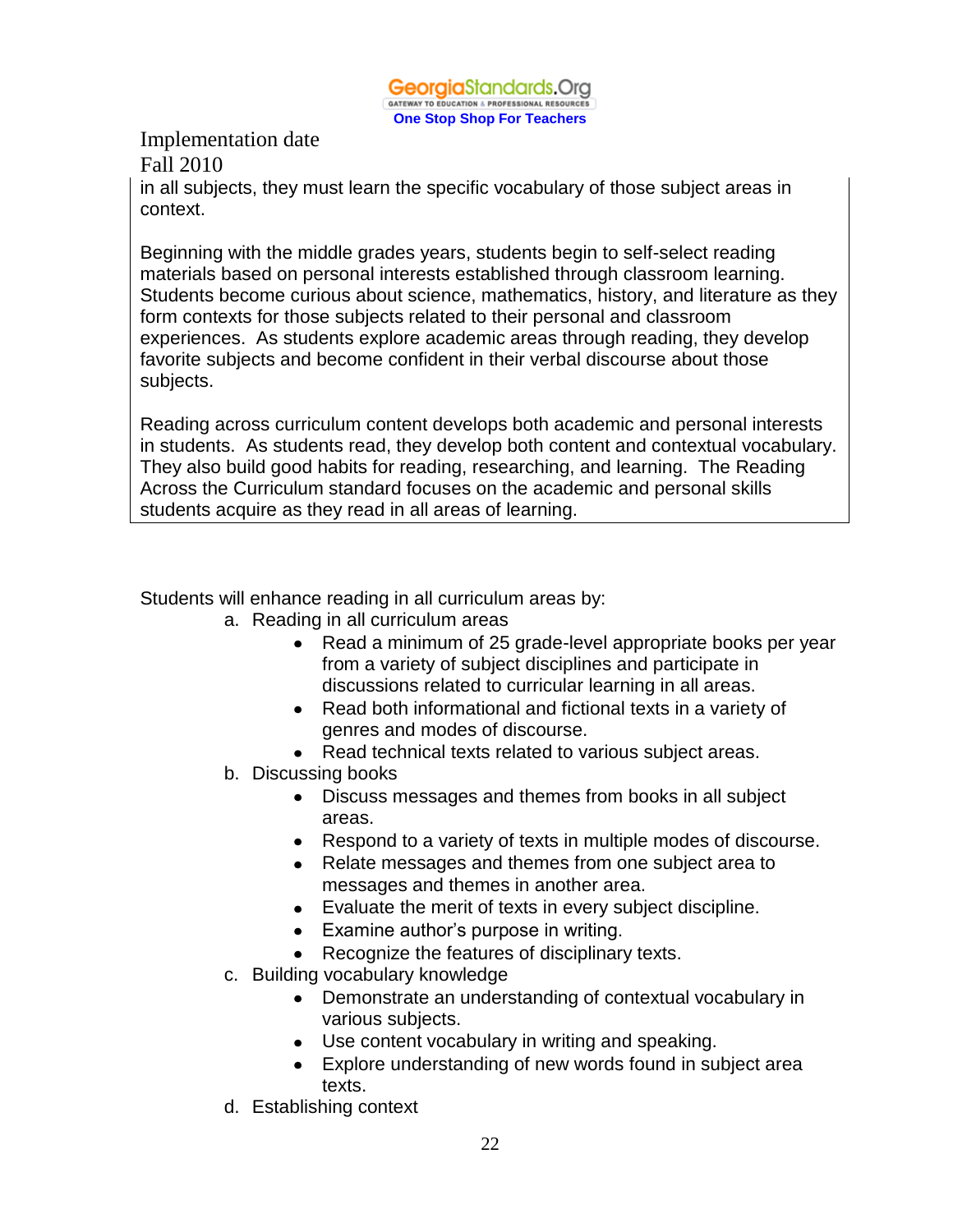

- Explore life experiences related to subject area content.
- Discuss in both writing and speaking how certain words are subject area related.
- Determine strategies for finding content and contextual meaning for unknown words.

## **CTAE Foundation Skills**

The Foundation Skills for Career, Technical and Agricultural Education (CTAE) are critical competencies that students pursuing any career pathway should exhibit to be successful. As core standards for all career pathways in all program concentrations, these skills link career, technical and agricultural education to the state's academic performance standards.

The CTAE Foundation Skills are aligned to the foundation of the U. S. Department of Education's 16 Career Clusters. Endorsed by the National Career Technical Education Foundation (NCTEF) and the National Association of State Directors of Career Technical Education Consortium (NASDCTEc), the foundation skills were developed from an analysis of all pathways in the sixteen occupational areas. These standards were identified and validated by a national advisory group of employers, secondary and postsecondary educators, labor associations, and other stakeholders. The Knowledge and Skills provide learners a broad foundation for managing lifelong learning and career transitions in a rapidly changing economy.

**CTAE-FS-1 Technical Skills:** Learners achieve technical content skills necessary to pursue the full range of careers for all pathways in the program concentration.

**CTAE-FS-2 Academic Foundations:** Learners achieve state academic standards at or above grade level.

**CTAE-FS-3 Communications:** Learners use various communication skills in expressing and interpreting information.

**CTAE-FS-4 Problem Solving and Critical Thinking:** Learners define and solve problems, and use problem-solving and improvement methods and tools.

**CTAE-FS-5 Information Technology Applications:** Learners use multiple information technology devices to access, organize, process, transmit, and communicate information.